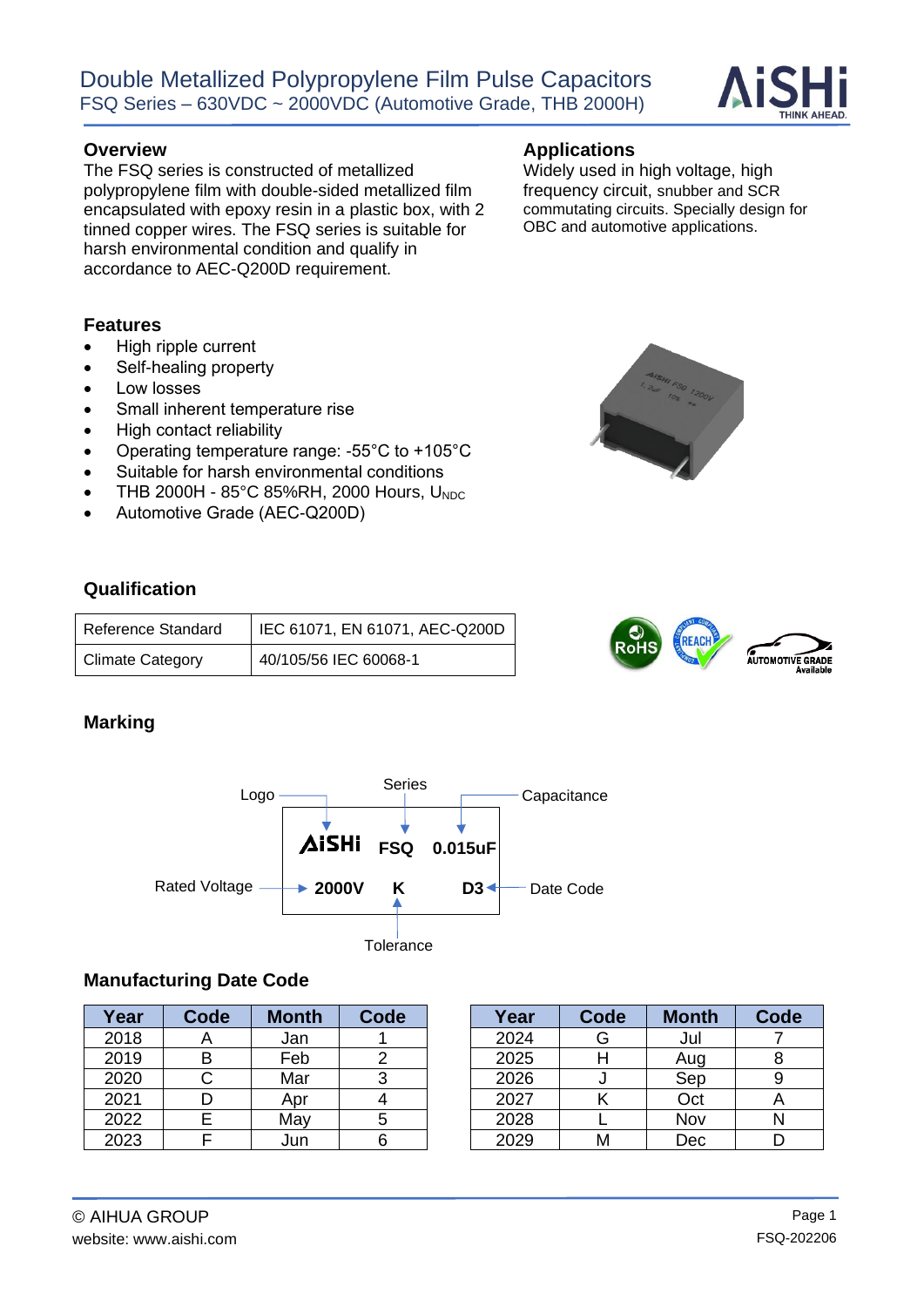

# **Part Number System**

| F                 | <b>SQ</b>                                                                                     | 3D                                                                     | Κ                               | 153                                                                                       | E34                            | 2EL                                   | 5                                     |
|-------------------|-----------------------------------------------------------------------------------------------|------------------------------------------------------------------------|---------------------------------|-------------------------------------------------------------------------------------------|--------------------------------|---------------------------------------|---------------------------------------|
| Capacitor<br>Type | <b>Series</b>                                                                                 | Voltage<br>(VDC)                                                       | Tolerance                       | Capacitance<br>(pF)                                                                       | <b>Size</b><br>Code            | Terminal<br>Code                      | Lead<br>Length<br>Code                |
| $F = Film$        | Snubber,<br>pulse<br>Capacitor,<br>AEC-<br>Q200.<br>Double-<br>sided<br>Metallized<br>PP Film | $630 = 2L$<br>$1000 = 3K$<br>$1300 = 3S$<br>$1600 = 3W$<br>$2000 = 3D$ | $J = \pm 5\%$<br>$K = \pm 10\%$ | First two digits $=$<br>significant<br>figures.<br>Third digit $=$<br>Number of<br>zeros. | Refer to<br>Size Code<br>Table | Refer to<br>Terminal<br>Code<br>Table | Refer to<br>Lead Length<br>Code Table |

| Digit One<br>(Lead/Terminal Type) |   | Digit Two<br>(Lead Space) |   | <b>Digit Three</b><br>(Lead Ipsilateral) |  |                   | Lead Length |
|-----------------------------------|---|---------------------------|---|------------------------------------------|--|-------------------|-------------|
| 2 leads for long                  |   | 15.0mm                    | Е | N/A                                      |  | 3.0 <sub>mm</sub> | 3           |
| 2 leads for straight cut          | 2 | 22.5mm                    |   |                                          |  | 4.0 <sub>mm</sub> | 4           |
| 2 leads for forming cut           | E | 27.5mm                    | G |                                          |  | 5.0 <sub>mm</sub> | 5           |
| 4 leads for straight cut          | 4 | 37.5mm                    | Κ |                                          |  | 7.0 <sub>mm</sub> |             |
|                                   |   |                           |   |                                          |  | 20.0mm min        |             |

# Terminal Code **Lead Length Code Lead Length Code**

| <b>Digit Three</b><br>(Lead Ipsilateral) |  |                   | Lead Length |
|------------------------------------------|--|-------------------|-------------|
| N/A                                      |  | 3.0 <sub>mm</sub> |             |
|                                          |  | 4.0 <sub>mm</sub> |             |
|                                          |  | 5.0mm             |             |
|                                          |  | 7.0 <sub>mm</sub> |             |
|                                          |  | 20.0mm min        |             |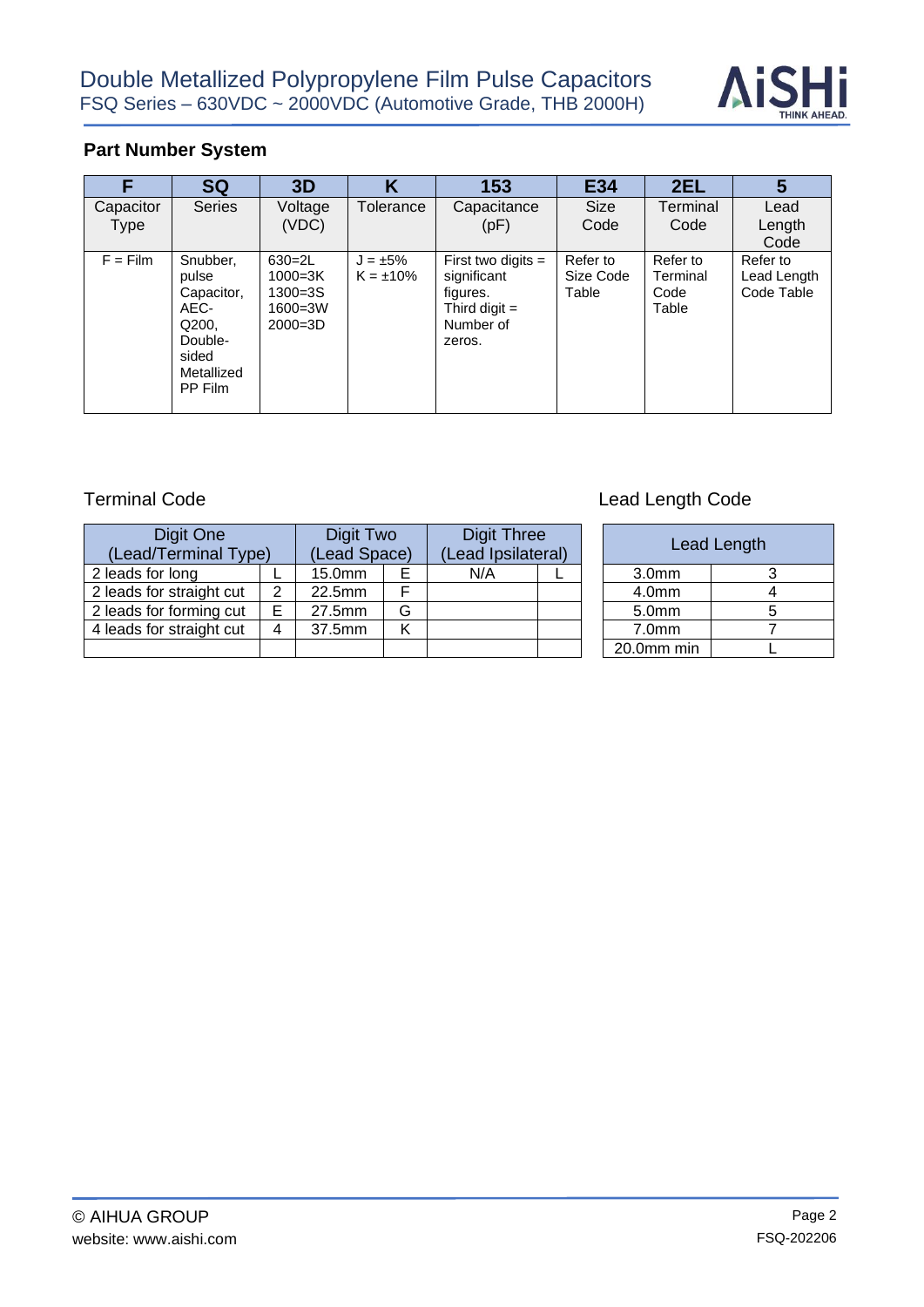

# **Dimension (mm)**



# **Size Code Table (mm)**

| <b>Size</b>     |                 |                  |      | <b>Dimension</b> |                |           |      | <b>Pitch</b> | <b>Lead Wire</b> |           |  |
|-----------------|-----------------|------------------|------|------------------|----------------|-----------|------|--------------|------------------|-----------|--|
| <b>Code</b>     | W               | <b>Tolerance</b> | н    | Tolerance        | T              | Tolerance | P    | Tolerance    | Ød               | Tolerance |  |
| E14             | 18              | 0.5              | 11   | 0.5              | $\sqrt{5}$     | 0.5       | 15   | 0.5          | 0.8              | 0.05      |  |
| E17             | 18              | 0.5              | 12   | 0.5              | 6              | 0.5       | 15   | 0.5          | 0.8              | 0.05      |  |
| E29             | 18              | 0.5              | 13.5 | 0.5              | 7.5            | 0.5       | 15   | 0.5          | 0.8              | 0.05      |  |
| E34             | 18              | 0.5              | 14.5 | 0.5              | 8.5            | 0.5       | 15   | 0.5          | 0.8              | 0.05      |  |
| E43             | 18              | 0.5              | 16   | 0.5              | 10             | 0.5       | 15   | 0.5          | 0.8              | 0.05      |  |
| E47             | 18              | 0.5              | 19   | 0.5              | 11             | 0.5       | 15   | 0.5          | 0.8              | 0.05      |  |
| F14             | 26              | 0.5              | 15.5 | 0.5              | 6              | 0.5       | 22.5 | 0.5          | 0.8              | 0.05      |  |
| F17             | 26              | 0.5              | 16.5 | 0.5              | $\overline{7}$ | 0.5       | 22.5 | 0.5          | 0.8              | 0.05      |  |
| F <sub>20</sub> | 26              | 0.5              | 17   | 0.5              | 8.5            | 0.5       | 22.5 | 0.5          | 0.8              | 0.05      |  |
| F24             | 26              | 0.5              | 19   | 0.5              | 10             | 0.5       | 22.5 | 0.5          | 0.8              | 0.05      |  |
| F <sub>26</sub> | 26              | 0.5              | 20   | 0.5              | 11             | 0.5       | 22.5 | 0.5          | 0.8              | 0.05      |  |
| F <sub>27</sub> | 26              | 0.5              | 22   | 0.5              | 12             | 0.5       | 22.5 | 0.5          | 0.8              | 0.05      |  |
| F30             | 26              | 0.5              | 24.5 | 0.5              | 13             | 0.5       | 22.5 | 0.5          | 0.8              | 0.05      |  |
| F34             | 26              | 0.5              | 29.5 | 0.5              | 14.5           | 0.5       | 22.5 | 0.5          | 0.8              | 0.05      |  |
| G14             | 32              | 0.8              | 17   | 0.8              | $\,8\,$        | 0.8       | 27.5 | 0.5          | 0.8              | 0.05      |  |
| G15             | 32              | 0.8              | 18   | 0.8              | $\hbox{9}$     | 0.8       | 27.5 | 0.5          | 0.8              | 0.05      |  |
| G18             | 32              | 0.8              | 20   | 0.8              | 11             | 0.8       | 27.5 | 0.5          | 0.8              | 0.05      |  |
| G21             | 32              | 0.8              | 22   | 0.8              | 13             | 0.8       | 27.5 | 0.5          | 0.8              | 0.05      |  |
| G22             | 32              | 0.8              | 24.5 | 0.8              | 13             | 0.8       | 27.5 | 0.5          | 0.8              | 0.05      |  |
| G25             | 32              | 0.8              | 24   | 0.8              | 14             | 0.8       | 27.5 | 0.5          | 0.8              | 0.05      |  |
| G26             | 32              | 0.8              | 28   | 0.8              | 14             | 0.8       | 27.5 | 0.5          | 0.8              | 0.05      |  |
| G32             | 32              | 0.8              | 30   | 0.8              | 16             | 0.8       | 27.5 | 0.5          | 0.8              | 0.05      |  |
| G34             | 32              | 0.8              | 33   | 0.8              | 18             | 0.8       | 27.5 | 0.5          | 0.8              | 0.05      |  |
| G40             | 32              | 0.8              | 37   | 0.8              | 22             | 0.8       | 27.5 | 0.5          | 0.8              | 0.05      |  |
| K11             | 42              | 1.0              | 24   | 1.0              | 13             | 1.0       | 37.5 | 0.5          | 1.0              | 0.05      |  |
| K17             | 42              | 1.0              | 28   | 1.0              | 17             | 1.0       | 37.5 | 0.5          | 1.0              | 0.05      |  |
| K <sub>21</sub> | 42              | 1.0              | 32   | 1.0              | 19             | 1.0       | 37.5 | 0.5          | 1.0              | 0.05      |  |
| K24             | 42              | 1.0              | 40   | 1.0              | 20             | 1.0       | 37.5 | 0.5          | 1.0              | 0.05      |  |
| K32             | 42              | 1.0              | 44   | 1.0              | 24             | 1.0       | 37.5 | 0.5          | 1.0              | 0.05      |  |
| K39             | 42              | 1.0              | 43   | 1.0              | 28             | 1.0       | 37.5 | 0.5          | 1.0              | 0.05      |  |
| K42             | 42              | 1.0              | 45   | 1.0              | 30             | 1.0       | 37.5 | 0.5          | 1.0              | 0.05      |  |
| K47             | 42              | 1.0              | 50   | 1.0              | 35             | 1.0       | 37.5 | 0.5          | 1.0              | 0.05      |  |
| K85             | 42              | 1.0              | 22   | 1.0              | 11             | 1.0       | 37.5 | 0.5          | 1.0              | 0.05      |  |
| K86             | $\overline{42}$ | 1.0              | 28.5 | 1.0              | 16             | 1.0       | 37.5 | 0.5          | 1.0              | 0.05      |  |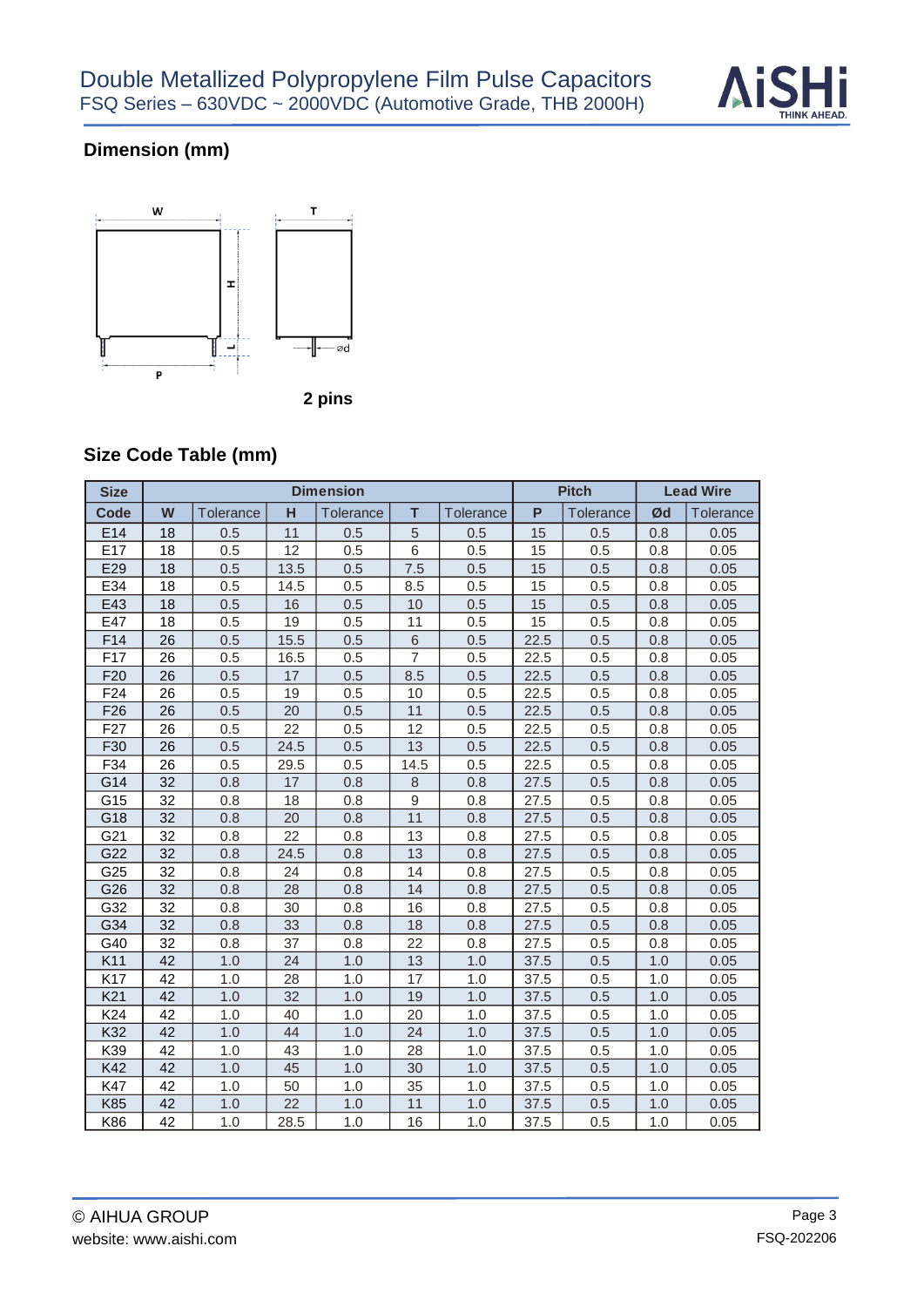

|     |     | Cap           |    | <b>Dimensions</b> |                  |          | Irms 70°C      | Peak     | $\mathsf{ESR}_\mathsf{Twbical}$ |            |              | Lead |                                      |
|-----|-----|---------------|----|-------------------|------------------|----------|----------------|----------|---------------------------------|------------|--------------|------|--------------------------------------|
| Vdc | Vac | Value         | W  | H                 | т                | P        | 100KHz         | Current  | 100KHz                          | <b>ESL</b> | dv/dt        | Wire | <b>Part Number</b>                   |
|     |     | $\mu$ F       | mm | mm                | mm               | mm       | $\overline{A}$ | A        | $m\Omega$                       | nH         | V/us         | mm   |                                      |
| 630 | 400 | 0.01          | 18 | 11                | 5                | 15       | 1.8            | 30       | 62                              | 12         | 3000         | 0.8  | FSQ2LK103E142EL5                     |
| 630 | 400 | 0.012         | 18 | 11                | 5                | 15       | 2.2            | 36       | 52                              | 12         | 3000         | 0.8  | FSQ2LK123E142EL5                     |
| 630 | 400 | 0.015         | 18 | 11                | 5                | 15       | 2.5            | 45       | 42                              | 12         | 3000         | 0.8  | FSQ2LK153E142EL5                     |
|     | 400 | 0.018         | 18 | 11                | 5                | 15       | 2.7            | 54       | 35                              | 12         | 3000         | 0.8  |                                      |
| 630 | 400 |               | 18 | 11                | 5                |          | 2.8            |          | 32                              | 12         |              | 0.8  | FSQ2LK183E142EL5                     |
| 630 | 400 | 0.02<br>0.022 | 18 | 11                | 5                | 15<br>15 | 2.9            | 60<br>66 | 30                              | 12         | 3000<br>3000 | 0.8  | FSQ2LK203E142EL5<br>FSQ2LK223E142EL5 |
| 630 |     |               |    |                   |                  |          |                |          |                                 |            |              |      |                                      |
| 630 | 400 | 0.027         | 18 | 12                | 6                | 15       | 3.2            | 81       | 25                              | 12         | 3000         | 0.8  | FSQ2LK273E172EL5                     |
| 630 | 400 | 0.033         | 18 | 12                | $\,6$            | 15       | 3.7            | 99       | 20                              | 12         | 3000         | 0.8  | FSQ2LK333E172EL5                     |
| 630 | 400 | 0.039         | 18 | 12                | 6                | 15       | 3.9            | 117      | 16                              | 12         | 3000         | 0.8  | FSQ2LK393E172EL5                     |
| 630 | 400 | 0.047         | 18 | 13.5              | 7.5              | 15       | 4.5            | 141      | 15                              | 12         | 3000         | 0.8  | FSQ2LK473E292EL5                     |
| 630 | 400 | 0.056         | 18 | 13.5              | 7.5              | 15       | 4.6            | 168      | 14                              | 12         | 3000         | 0.8  | FSQ2LK563E292EL5                     |
| 630 | 400 | 0.068         | 18 | 14.5              | 8.5              | 15       | 4.7            | 204      | 13.5                            | 12         | 3000         | 0.8  | FSQ2LK683E342EL5                     |
| 630 | 400 | 0.082         | 18 | 16                | 10               | 15       | 4.8            | 246      | 13.2                            | 12         | 3000         | 0.8  | FSQ2LK823E432EL5                     |
| 630 | 400 | 0.1           | 18 | 16                | 10               | 15       | 5.0            | 300      | 13                              | 12         | 3000         | 0.8  | FSQ2LK104E432EL5                     |
| 630 | 400 | 0.12          | 18 | 19                | 11               | 15       | 5.4            | 360      | 12.5                            | 12         | 3000         | 0.8  | FSQ2LK124E472EL5                     |
| 630 | 400 | 0.047         | 26 | 15.5              | 6                | 22.5     | 3.8            | 70.5     | 20                              | 15         | 1500         | 0.8  | FSQ2LK473F142FL5                     |
| 630 | 400 | 0.056         | 26 | 15.5              | 6                | 22.5     | 4.0            | 84       | 19.5                            | 15         | 1500         | 0.8  | FSQ2LK563F142FL5                     |
| 630 | 400 | 0.068         | 26 | 15.5              | 6                | 22.5     | 4.2            | 102      | 19                              | 15         | 1500         | 0.8  | FSQ2LK683F142FL5                     |
| 630 | 400 | 0.082         | 26 | 15.5              | 6                | 22.5     | 4.5            | 123      | 18                              | 15         | 1500         | 0.8  | FSQ2LK823F142FL5                     |
| 630 | 400 | 0.1           | 26 | 15.5              | 6                | 22.5     | 5.0            | 150      | 16                              | 15         | 1500         | 0.8  | FSQ2LK104F142FL5                     |
| 630 | 400 | 0.12          | 26 | 16.5              | $\overline{7}$   | 22.5     | 5.3            | 180      | 14                              | 15         | 1500         | 0.8  | FSQ2LK124F172FL5                     |
| 630 | 400 | 0.15          | 26 | 17                | 8.5              | 22.5     | 6.0            | 225      | 11                              | 15         | 1500         | 0.8  | FSQ2LK154F202FL5                     |
| 630 | 400 | 0.18          | 26 | 17                | 8.5              | 22.5     | 6.5            | 270      | 10                              | 15         | 1500         | 0.8  | FSQ2LK184F202FL5                     |
| 630 | 400 | 0.22          | 26 | 19                | 10               | 22.5     | 7.5            | 330      | 8.5                             | 15         | 1500         | 0.8  | FSQ2LK224F242FL5                     |
| 630 | 400 | 0.27          | 26 | 20                | 11               | 22.5     | 8.5            | 405      | 6.5                             | 15         | 1500         | 0.8  | FSQ2LK274F262FL5                     |
| 630 | 400 | 0.33          | 26 | 20                | 11               | 22.5     | 9.0            | 495      | 6                               | 15         | 1500         | 0.8  | FSQ2LK334F262FL5                     |
| 630 | 400 | 0.39          | 26 | 22                | 12               | 22.5     | 10.0           | 585      | 5                               | 15         | 1500         | 0.8  | FSQ2LK394F272FL5                     |
| 630 | 400 | 0.15          | 32 | 17                | $\boldsymbol{8}$ | 27.5     | 4.6            | 135      | 25                              | 20         | 900          | 0.8  | FSQ2LK154G142GL5                     |
| 630 | 400 | 0.18          | 32 | 17                | 8                | 27.5     | 4.8            | 162      | 22                              | 20         | 900          | 0.8  | FSQ2LK184G142GL5                     |
| 630 | 400 | 0.22          | 32 | 18                | 9                | 27.5     | 5.0            | 198      | 20                              | 20         | 900          | 0.8  | FSQ2LK224G152GL5                     |
| 630 | 400 | 0.27          | 32 | 20                | 11               | 27.5     | 5.5            | 243      | 17.5                            | 20         | 900          | 0.8  | FSQ2LK274G182GL5                     |
| 630 | 400 | 0.33          | 32 | 20                | 11               | 27.5     | 5.8            | 297      | 16.5                            | 20         | 900          | 0.8  | FSQ2LK334G182GL5                     |
| 630 | 400 | 0.39          | 32 | 20                | 11               | 27.5     | $6.0\,$        | 351      | 16                              | 20         | 900          | 0.8  | FSQ2LK394G182GL5                     |
| 630 | 400 | 0.47          | 32 | 22                | 13               | 27.5     | 6.5            | 423      | 14                              | 20         | 900          | 0.8  | FSQ2LK474G212GL5                     |
| 630 | 400 | 0.56          | 32 | 22                | 13               | 27.5     | 7.0            | 504      | 12                              | 20         | 900          | 0.8  | FSQ2LK564G212GL5                     |
| 630 | 400 | 0.68          | 32 | 24.5              | 13               | 27.5     | 7.5            | 612      | 10.5                            | 20         | 900          | 0.8  | FSQ2LK684G222GL5                     |
| 630 | 400 | 0.82          | 32 | 28                | 14               | 27.5     | 8.5            | 738      | 9                               | 20         | 900          | 0.8  | FSQ2LK824G262GL5                     |
| 630 | 400 | $\mathbf{1}$  | 32 | 33                | 18               | 27.5     | 10.0           | 900      | $\overline{7}$                  | 20         | 900          | 0.8  | FSQ2LK105G342GL5                     |
| 630 | 400 | 1.2           | 32 | 33                | 18               | 27.5     | 13.0           | 1080     | 6                               | 20         | 900          | 0.8  | FSQ2LK125G342GL5                     |
| 630 | 400 | 1.5           | 32 | 37                | 22               | 27.5     | 15.0           | 1350     | 5                               | 20         | 900          | 0.8  | FSQ2LK155G402GL5                     |
| 630 | 400 | 1.8           | 32 | 37                | 22               | 27.5     | 16.0           | 1620     | $\overline{\mathbf{4}}$         | 20         | 900          | 0.8  | FSQ2LK185G402GL5                     |
| 630 | 400 | 0.33          | 42 | 22                | 11               | 37.5     | 6.8            | 165      | 13                              | 25         | 500          | 1.0  | FSQ2LK334K852KL5                     |
| 630 | 400 | 0.47          | 42 | 22                | 11               | 37.5     | 7.0            | 235      | 12.5                            | 25         | 500          | 1.0  | FSQ2LK474K852KL5                     |
| 630 | 400 | 0.56          | 42 | 22                | 11               | 37.5     | 7.5            | 280      | 11                              | 25         | 500          | 1.0  | FSQ2LK564K852KL5                     |
| 630 | 400 | 0.68          | 42 | 22                | 11               | 37.5     | 8.0            | 340      | 10.5                            | 25         | 500          | 1.0  | FSQ2LK684K852KL5                     |
| 630 | 400 | 0.82          | 42 | 28.5              | 16               | 37.5     | 8.0            | 410      | 10.5                            | 25         | 500          | 1.0  | FSQ2LK824K862KL5                     |
| 630 | 400 | 1.0           | 42 | 28.5              | 16               | 37.5     | 8.5            | 500      | 10                              | 25         | 500          | 1.0  | FSQ2LK105K862KL5                     |
|     |     |               |    |                   |                  |          |                |          |                                 |            |              |      |                                      |
| 630 | 400 | 1.5           | 42 | 28.5              | 16               | 37.5     | 9.5            | 750      | 9                               | 25         | 500          | 1.0  | FSQ2LK155K862KL5                     |
| 630 | 400 | 1.8           | 42 | 32                | 19               | 37.5     | 10.5           | 900      | 8.5                             | 25         | 500          | 1.0  | FSQ2LK185K212KL5                     |
| 630 | 400 | 2.2           | 42 | 40                | 20               | 37.5     | 11.5           | 1100     | 8                               | 25         | 500          | 1.0  | FSQ2LK225K242KL5                     |
| 630 | 400 | 2.7           | 42 | 40                | 20               | 37.5     | 13.0           | 1350     | 7                               | 25         | 500          | 1.0  | FSQ2LK275K242KL5                     |
| 630 | 400 | 3.3           | 42 | 44                | 24               | 37.5     | 14.0           | 1650     | 6                               | 25         | 500          | 1.0  | FSQ2LK335K322KL5                     |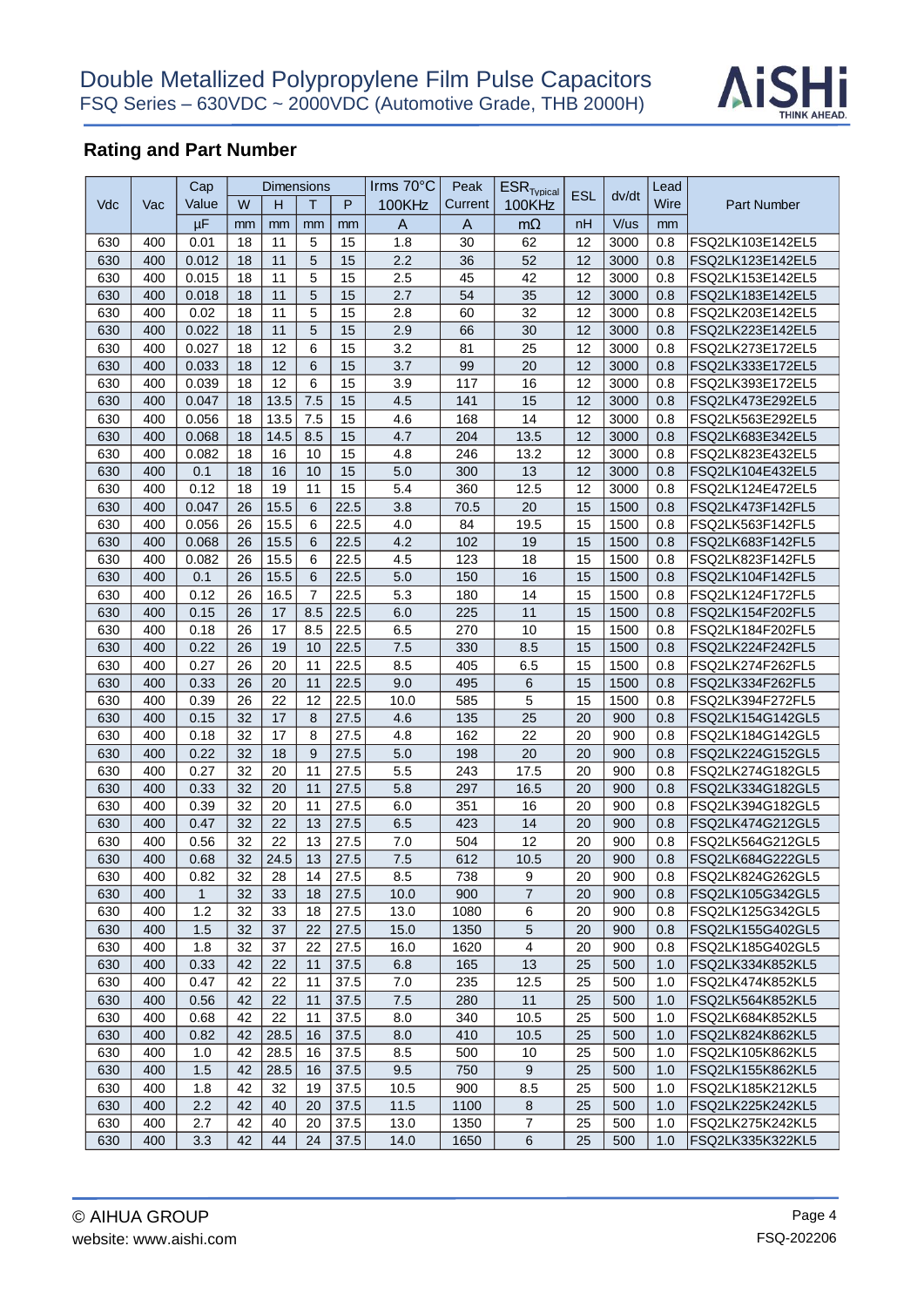

|      |     | Cap    |    |      | Dimensions     |      | Irms $70^{\circ}$ C | Peak    | $ESR$ <sub>Tvpical</sub> |            |           | Lead |                    |
|------|-----|--------|----|------|----------------|------|---------------------|---------|--------------------------|------------|-----------|------|--------------------|
| Vdc  | Vac | Value  | W  | н    | т              | P    | 100KHz              | Current | 100KHz                   | <b>ESL</b> | dv/dt     | Wire | <b>Part Number</b> |
|      |     | μF     | mm | mm   | mm             | mm   | A                   | A       | $m\Omega$                | nH         | V/us      | mm   |                    |
| 630  | 400 | 3.9    | 42 | 45   | 30             | 37.5 | 15                  | 1950    | 5                        | 25.0       | 500       | 1.0  | FSQ2LK395K422KL5   |
| 630  | 400 | 4.7    | 42 | 50   | 35             | 37.5 | 16                  | 2350    | 4                        | 25.0       | 500       | 1.0  | FSQ2LK475K472KL5   |
| 1000 | 600 | 0.0082 | 18 | 11   | 5              | 15   | 1.5                 | 28.7    | 80                       | 10.0       | 3500      | 0.8  | FSQ3KK822E142EL5   |
| 1000 | 600 | 0.01   | 18 | 11   | 5              | 15   | 1.8                 | 35      | 62                       | 12.0       | 3500      | 0.8  | FSQ3KK103E142EL5   |
| 1000 | 600 | 0.012  | 18 | 11   | 5              | 15   | 2.2                 | 42      | 52                       | 12.0       | 3500      | 0.8  | FSQ3KK123E142EL5   |
|      | 600 | 0.015  | 18 | 11   | 5              | 15   | 2.5                 | 52.5    | 42                       | 12.0       | 3500      | 0.8  | FSQ3KK153E142EL5   |
| 1000 |     |        |    |      |                |      | 2.7                 |         |                          |            |           |      |                    |
| 1000 | 600 | 0.018  | 18 | 11   | 5              | 15   |                     | 63      | 35                       | 12.0       | 3500      | 0.8  | FSQ3KK183E142EL5   |
| 1000 | 600 | 0.02   | 18 | 12   | 6              | 15   | 2.8                 | 70      | 32                       | 10.0       | 3500      | 0.8  | FSQ3KK203E172EL5   |
| 1000 | 600 | 0.022  | 18 | 12   | 6              | 15   | 3                   | 77      | 29                       | 10.0       | 3500      | 0.8  | FSQ3KK223E172EL5   |
| 1000 | 600 | 0.027  | 18 | 13.5 | 7.5            | 15   | 3.5                 | 94.5    | 24                       | 12.0       | 3500      | 0.8  | FSQ3KK273E292EL5   |
| 1000 | 600 | 0.033  | 18 | 13.5 | 7.5            | 15   | 4                   | 115.5   | 19                       | 12.0       | 3500      | 0.8  | FSQ3KK333E292EL5   |
| 1000 | 600 | 0.039  | 18 | 14.5 | 8.5            | 15   | 4.5                 | 136.5   | 16                       | 12.0       | 3500      | 0.8  | FSQ3KK393E342EL5   |
| 1000 | 600 | 0.047  | 18 | 14.5 | 8.5            | 15   | 4.9                 | 164.5   | 14                       | 12.0       | 3500      | 0.8  | FSQ3KK473E342EL5   |
| 1000 | 600 | 0.027  | 26 | 15.5 | 6              | 22.5 | 3.8                 | 56.7    | 24                       | 15.0       | 2100      | 0.8  | FSQ3KK273F142FL5   |
| 1000 | 600 | 0.033  | 26 | 15.5 | 6              | 22.5 | 4.3                 | 69.3    | 19                       | 15.0       | 2100      | 0.8  | FSQ3KK333F142FL5   |
| 1000 | 600 | 0.039  | 26 | 15.5 | 6              | 22.5 | 4.8                 | 81.9    | 16                       | 15.0       | 2100      | 0.8  | FSQ3KK393F142FL5   |
| 1000 | 600 | 0.047  | 26 | 16.5 | $\overline{7}$ | 22.5 | 5                   | 98.7    | 15                       | 15.0       | 2100      | 0.8  | FSQ3KK473F172FL5   |
| 1000 | 600 | 0.056  | 26 | 16.5 | $\overline{7}$ | 22.5 | 5.4                 | 117.6   | 14.5                     | 15.0       | 2100      | 0.8  | FSQ3KK563F172FL5   |
| 1000 | 600 | 0.068  | 26 | 17   | 8.5            | 22.5 | 5.6                 | 142.8   | 14                       | 15.0       | 2100      | 0.8  | FSQ3KK683F202FL5   |
| 1000 | 600 | 0.082  | 26 | 19   | 10             | 22.5 | 5.8                 | 172.2   | 13.5                     | 15.0       | 2100      | 0.8  | FSQ3KK823F242FL5   |
| 1000 | 600 | 0.1    | 26 | 19   | 10             | 22.5 | $\,6$               | 210     | 13                       | 15.0       | 2100      | 0.8  | FSQ3KK104F242FL5   |
| 1000 | 600 | 0.12   | 26 | 20   | 11             | 22.5 | 6.5                 | 180     | 12.5                     | 15.0       | 1500      | 0.8  | FSQ3KK124F262FL5   |
| 1000 | 600 | 0.15   | 26 | 22   | 12             | 22.5 | $\overline{7}$      | 225     | 11                       | 15.0       | 1500      | 0.8  | FSQ3KK154F272FL5   |
| 1000 | 600 | 0.1    | 32 | 17   | 8              | 27.5 | 4.5                 | 90      | 25                       | 20.0       | 900       | 0.8  | FSQ3KK104G142GL5   |
| 1000 | 600 | 0.12   | 32 | 18   | 9              | 27.5 | 4.8                 | 108     | 22                       | 20.0       | 900       | 0.8  | FSQ3KK124G152GL5   |
| 1000 | 600 | 0.15   | 32 | 20   | 11             | 27.5 | 5                   | 135     | 21                       | 20.0       | 900       | 0.8  | FSQ3KK154G182GL5   |
| 1000 | 600 | 0.18   | 32 | 22   | 13             | 27.5 | 5.5                 | 162     | 18                       | 20.0       | 900       | 0.8  | FSQ3KK184G212GL5   |
| 1000 | 600 | 0.22   | 32 | 22   | 13             | 27.5 | 6                   | 198     | 14                       | 20.0       | 900       | 0.8  | FSQ3KK224G212GL5   |
| 1000 | 600 | 0.27   | 32 | 24.5 | 13             | 27.5 | 6.5                 | 243     | 13.5                     | 20.0       | 900       | 0.8  | FSQ3KK274G222GL5   |
| 1000 | 600 | 0.33   | 32 | 28   | 14             | 27.5 | $\overline{7}$      | 297     | 12                       | 20.0       | 900       | 0.8  | FSQ3KK334G262GL5   |
| 1000 | 600 | 0.39   | 32 | 33   | 18             | 27.5 | 7.5                 | 351     | 11                       | 20.0       | 900       | 0.8  | FSQ3KK394G342GL5   |
| 1000 | 600 | 0.47   | 32 | 33   | 18             | 27.5 | $\,8\,$             | 423     | 10                       | 20.0       | 900       | 0.8  | FSQ3KK474G342GL5   |
| 1000 | 600 | 0.56   | 32 | 37   | 22             | 27.5 | 8.5                 | 504     | 9                        | 20.0       | 900       | 0.8  | FSQ3KK564G402GL5   |
| 1000 | 600 | 0.68   | 32 | 37   | 22             | 27.5 | 9.5                 | 612     | 8                        | 20.0       | 900       | 0.8  | FSQ3KK684G402GL5   |
| 1000 | 600 | 0.18   | 42 | 22   | 11             | 37.5 | 6                   | 90      | 18                       | 25.0       | 500       | 1.0  | FSQ3KK184K852KL5   |
| 1000 | 600 | 0.22   | 42 | 22   | 11             | 37.5 | 6.5                 | 110     | 14                       | 25.0       | 500       | 1.0  | FSQ3KK224K852KL5   |
| 1000 | 600 | 0.27   | 42 | 24   | 13             | 37.5 | 6.8                 | 135     | 13                       | 25.0       | 500       | 1.0  | FSQ3KK274K112KL5   |
| 1000 | 600 | 0.33   | 42 | 24   | 13             | 37.5 | 7.2                 | 165     | 12                       | 25.0       | 500       | 1.0  | FSQ3KK334K112KL5   |
| 1000 | 600 | 0.39   | 42 | 28   | 17             | 37.5 | $7.4\,$             | 195     | 11.5                     | 25.0       | 500       | 1.0  | FSQ3KK394K172KL5   |
| 1000 | 600 | 0.47   | 42 | 28   | 17             | 37.5 | 7.6                 | 235     | 11                       | 25.0       | 500       | 1.0  | FSQ3KK474K172KL5   |
| 1000 | 600 | 0.56   | 42 | 28   | 17             | 37.5 | 8                   | 280     | 10.5                     | 25.0       | 500       | 1.0  | FSQ3KK564K172KL5   |
| 1000 | 600 | 0.68   | 42 | 32   | 19             | 37.5 | 8.5                 | 340     | 10                       | 25.0       | 500       | 1.0  | FSQ3KK684K212KL5   |
| 1000 | 600 | 0.82   | 42 | 40   | 20             | 37.5 | 10                  | 410     | 9                        | 25.0       | 500       | 1.0  | FSQ3KK824K242KL5   |
|      |     |        |    |      |                |      |                     |         | $\overline{7}$           |            |           |      |                    |
| 1000 | 600 | 1.0    | 42 | 40   | 20             | 37.5 | 11                  | 500     |                          | 25.0       | 500       | 1.0  | FSQ3KK105K242KL5   |
| 1000 | 600 | 1.2    | 42 | 44   | 24             | 37.5 | 12                  | 600     | 6.5                      | 25.0       | 500       | 1.0  | FSQ3KK125K322KL5   |
| 1000 | 600 | 1.5    | 42 | 44   | 24             | 37.5 | 13                  | 750     | 6                        | 25.0       | 500       | 1.0  | FSQ3KK155K322KL5   |
| 1000 | 600 | 1.8    | 42 | 45   | 30             | 37.5 | 15                  | 900     | 5                        | 25.0       | 500       | 1.0  | FSQ3KK185K422KL5   |
| 1000 | 600 | 2.2    | 42 | 45   | 30             | 37.5 | 16                  | 1100    | 4                        | 25.0       | 500       | 1.0  | FSQ3KK225K422KL5   |
| 1300 | 620 | 0.0082 | 18 | 11   | 5              | 15   | 1.7                 | 28.7    | 95                       | 10.0       | 3500      | 0.8  | FSQ3SK822E142EL5   |
| 1300 | 620 | 0.01   | 18 | 11   | 5              | 15   | $\overline{c}$      | 35      | 65                       | 12.0       | 3500      | 0.8  | FSQ3SK103E142EL5   |
| 1300 | 620 | 0.012  | 18 | 11   | 5              | 15   | 2.2                 | 42      | 52                       | 12.0       | 3500      | 0.8  | FSQ3SK123E142EL5   |
| 1300 | 620 | 0.015  | 18 | 11   | 5              | 15   | 2.5                 | 52.5    | 42                       |            | 12.0 3500 | 0.8  | FSQ3SK153E142EL5   |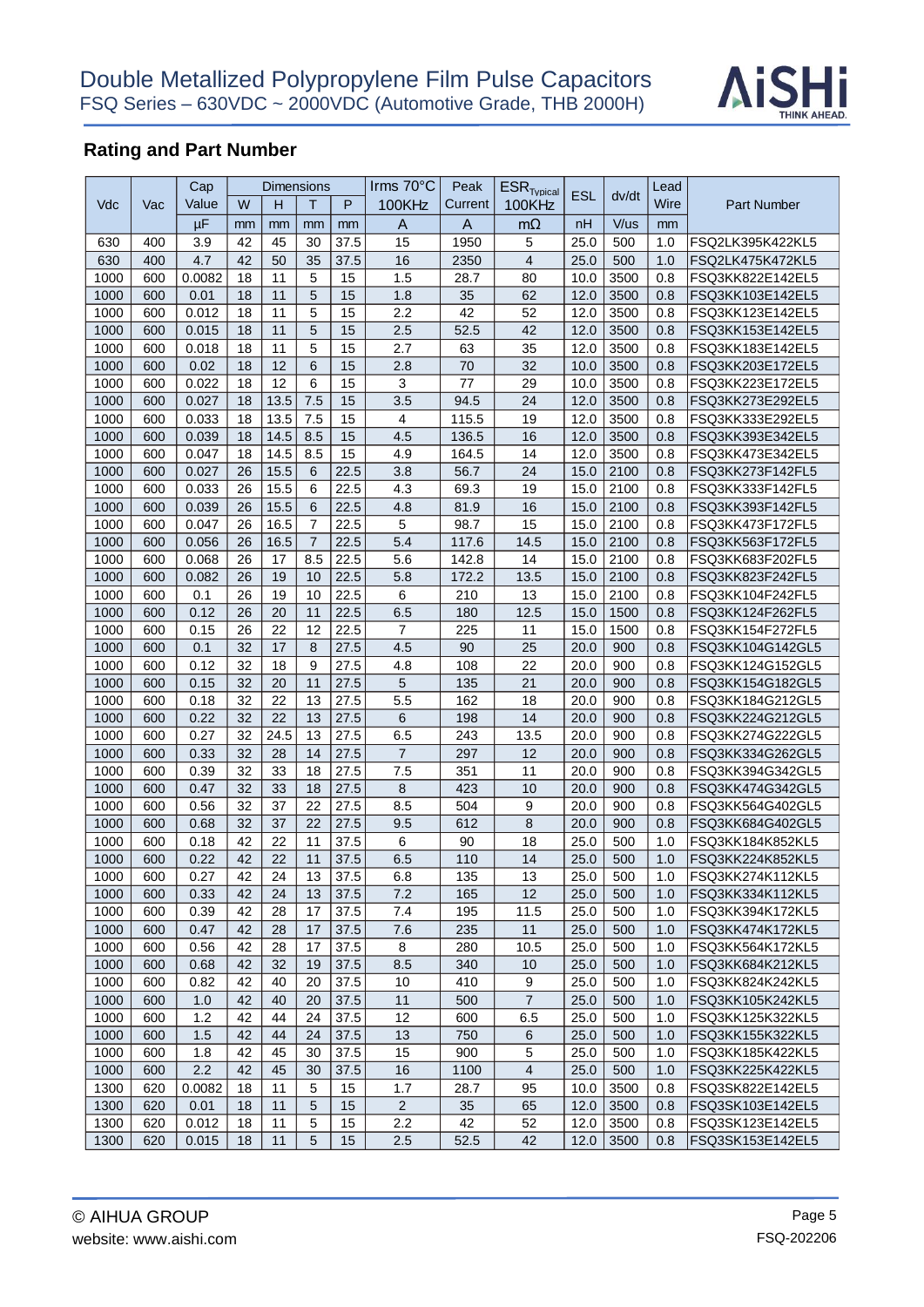

|      |     | Cap    |    | <b>Dimensions</b> |      |          | Irms 70°C               | Peak         | <b>ESR</b> <sub>Tvpical</sub> |            |       | Lead |                    |
|------|-----|--------|----|-------------------|------|----------|-------------------------|--------------|-------------------------------|------------|-------|------|--------------------|
| Vdc  | Vac | Value  | W  | н                 | т    | P        | 100KHz                  | Current      | 100KHz                        | <b>ESL</b> | dv/dt | Wire | <b>Part Number</b> |
|      |     | μF     | mm | mm                | mm   |          | $\overline{A}$          | $\mathsf{A}$ | $m\Omega$                     | nH         | V/us  | mm   |                    |
| 1300 | 620 | 0.018  | 18 | 12                | 6    | mm<br>15 | 2.8                     | 63           | 38                            | 12         | 3500  | 0.8  | FSQ3SK183E172EL5   |
| 1300 | 620 | 0.02   | 18 | 12                | 6    | 15       | 2.9                     | 70           | 36                            | 10         | 3500  | 0.8  | FSQ3SK203E172EL5   |
|      | 620 |        | 18 | 13.5              |      |          |                         | 77           |                               | 10         | 3500  |      |                    |
| 1300 |     | 0.022  |    |                   | 7.5  | 15       | 3.1<br>3.7              |              | 32                            | 12         |       | 0.8  | FSQ3SK223E292EL5   |
| 1300 | 620 | 0.027  | 18 | 13.5              | 7.5  | 15       |                         | 94.5         | 26                            |            | 3500  | 0.8  | FSQ3SK273E292EL5   |
| 1300 | 620 | 0.033  | 18 | 14.5              | 8.5  | 15       | $\overline{\mathbf{4}}$ | 115.5        | 19                            | 12         | 3500  | 0.8  | FSQ3SK333E342EL5   |
| 1300 | 620 | 0.039  | 18 | 16                | 10   | 15       | 4.5                     | 136.5        | 16                            | 12         | 3500  | 0.8  | FSQ3SK393E432EL5   |
| 1300 | 620 | 0.047  | 18 | 16                | 10   | 15       | 4.8                     | 164.5        | 15                            | 12         | 3500  | 0.8  | FSQ3SK473E432EL5   |
| 1300 | 620 | 0.056  | 18 | 19                | 11   | 15       | 5                       | 196          | 14                            | 12         | 3500  | 0.8  | FSQ3SK563E472EL5   |
| 1300 | 620 | 0.027  | 26 | 15.5              | 6    | 22.5     | 3.5                     | 56.7         | 24                            | 15         | 2100  | 0.8  | FSQ3SK273F142FL5   |
| 1300 | 620 | 0.033  | 26 | 15.5              | 6    | 22.5     | $\overline{\mathbf{4}}$ | 69.3         | 19                            | 15         | 2100  | 0.8  | FSQ3SK333F142FL5   |
| 1300 | 620 | 0.039  | 26 | 15.5              | 6    | 22.5     | 4.8                     | 81.9         | 16                            | 15         | 2100  | 0.8  | FSQ3SK393F142FL5   |
| 1300 | 620 | 0.047  | 26 | 16.5              | 7    | 22.5     | 5                       | 98.7         | 15                            | 15         | 2100  | 0.8  | FSQ3SK473F172FL5   |
| 1300 | 620 | 0.056  | 26 | 16.5              | 7    | 22.5     | 5.4                     | 117.6        | 14.5                          | 15         | 2100  | 0.8  | FSQ3SK563F172FL5   |
| 1300 | 620 | 0.068  | 26 | 17                | 8.5  | 22.5     | $\,$ 6                  | 142.8        | 14                            | 15         | 2100  | 0.8  | FSQ3SK683F202FL5   |
| 1300 | 620 | 0.082  | 26 | 19                | 10   | 22.5     | 6.5                     | 172.2        | 13.5                          | 15         | 2100  | 0.8  | FSQ3SK823F242FL5   |
| 1300 | 620 | 0.1    | 26 | 19                | 10   | 22.5     | $\overline{7}$          | 210          | 13                            | 15         | 2100  | 0.8  | FSQ3SK104F242FL5   |
| 1300 | 620 | 0.12   | 26 | 20                | 11   | 22.5     | 6.5                     | 180          | 12.5                          | 15         | 1500  | 0.8  | FSQ3SK124F262FL5   |
| 1300 | 620 | 0.15   | 26 | 22                | 12   | 22.5     | $\overline{7}$          | 225          | 12                            | 15         | 1500  | 0.8  | FSQ3SK154F272FL5   |
| 1300 | 620 | 0.18   | 26 | 24.5              | 13   | 22.5     | 7.5                     | 270          | 11                            | 15         | 1500  | 0.8  | FSQ3SK184F302FL5   |
| 1300 | 620 | 0.22   | 26 | 29.5              | 14.5 | 22.5     | 8.5                     | 330          | 9.5                           | 15         | 1500  | 0.8  | FSQ3SK224F342FL5   |
| 1300 | 620 | 0.1    | 32 | 17                | 8    | 27.5     | 5.8                     | 90           | 19                            | 20         | 900   | 0.8  | FSQ3SK104G142GL5   |
| 1300 | 620 | 0.12   | 32 | 18                | 9    | 27.5     | 6.2                     | 108          | 18                            | 20         | 900   | 0.8  | FSQ3SK124G152GL5   |
| 1300 | 620 | 0.15   | 32 | 20                | 11   | 27.5     | 6.8                     | 135          | 15                            | 20         | 900   | 0.8  | FSQ3SK154G182GL5   |
| 1300 | 620 | 0.18   | 32 | 22                | 13   | 27.5     | $\overline{7}$          | 162          | 14                            | 20         | 900   | 0.8  | FSQ3SK184G212GL5   |
| 1300 | 620 | 0.22   | 32 | 22                | 13   | 27.5     | 7.5                     | 198          | 12                            | 20         | 900   | 0.8  | FSQ3SK224G212GL5   |
| 1300 | 620 | 0.27   | 32 | 24                | 14   | 27.5     | 8                       | 243          | 11                            | 20         | 900   | 0.8  | FSQ3SK274G252GL5   |
| 1300 | 620 | 0.33   | 32 | 28                | 14   | 27.5     | 8.5                     | 297          | 10                            | 20         | 900   | 0.8  | FSQ3SK334G262GL5   |
| 1300 | 620 | 0.39   | 32 | 30                | 16   | 27.5     | 9                       | 351          | 9.5                           | 20         | 900   | 0.8  | FSQ3SK394G322GL5   |
| 1300 | 620 | 0.47   | 32 | 33                | 18   | 27.5     | 9.5                     | 423          | 9                             | 20         | 900   | 0.8  | FSQ3SK474G342GL5   |
| 1300 | 620 | 0.56   | 32 | 37                | 22   | 27.5     | 10                      | 504          | 8.5                           | 20         | 900   | 1.0  | FSQ3SK564G402GL5   |
| 1300 | 620 | 0.68   | 32 | 37                | 22   | 27.5     | 11                      | 612          | 8                             | 20         | 900   | 0.8  | FSQ3SK684G402GL5   |
| 1300 | 620 | 0.18   | 42 | 22                | 11   | 37.5     | 5.8                     | 90           | 19                            | 25         | 500   | 1.0  | FSQ3SK184K852KL5   |
| 1300 | 620 | 0.22   | 42 | 22                | 11   | 37.5     | 6                       | 110          | 18                            | 25         | 500   | 1.0  | FSQ3SK224K852KL5   |
| 1300 | 620 | 0.27   | 42 | 24                | 13   | 37.5     | 6.2                     | 135          | 16.5                          | 25         | 500   | 1.0  | FSQ3SK274K112KL5   |
| 1300 | 620 | 0.33   | 42 | 24                | 13   | 37.5     | 6.5                     | 165          | 15                            | 25         | 500   | 1.0  | FSQ3SK334K112KL5   |
| 1300 | 620 | 0.39   | 42 | 28                | 17   | 37.5     | 7.4                     | 195          | 13                            | 25         | 500   | 1.0  | FSQ3SK334K172KL5   |
| 1300 | 620 | 0.47   | 42 | 28                | 17   | 37.5     | 7.6                     | 235          | 12.5                          | 25         | 500   | 1.0  | FSQ3SK474K172KL5   |
| 1300 | 620 | 0.56   | 42 | 28                | 17   | 37.5     | 8.5                     | 280          | 11.5                          | 25         | 500   | 1.0  | FSQ3SK564K172KL5   |
| 1300 | 620 | 0.68   | 42 | 32                | 19   | 37.5     | 9                       | 340          | 11                            | 25         | 500   | 1.0  | FSQ3SK684K212KL5   |
| 1300 | 620 | 0.82   | 42 | 40                | 20   | 37.5     | 10                      | 410          | 9                             | 25         | 500   | 1.0  | FSQ3SK684K242KL5   |
| 1300 | 620 | 1.0    | 42 | 40                | 20   | 37.5     | 11.5                    | 500          | 8                             | 25         | 500   | 1.0  | FSQ3SK105K242KL5   |
| 1300 | 620 | 1.2    | 42 | 44                | 24   | 37.5     | 12.5                    | 600          | $\overline{7}$                | 25         | 500   | 1.0  | FSQ3SK105K322KL5   |
| 1300 | 620 | 1.5    | 42 | 43                | 28   | 37.5     | 14                      | 750          | 5.8                           | 25         | 500   | 1.0  | FSQ3SK155K392KL5   |
| 1300 | 620 | 1.8    | 42 | 45                | 30   | 37.5     | 16                      | 900          | 5                             | 25         | 500   | 1.0  | FSQ3SK185K422KL5   |
| 1600 | 650 | 0.0033 | 18 | 11                | 5    | 15       | 1.1                     | 19.8         | 190                           | 12         | 6000  | 0.8  | FSQ3WK332E142EL5   |
| 1600 | 650 | 0.0047 | 18 | 11                | 5    | 15       | 1.3                     | 28.2         | 165                           | 12         | 6000  | 0.8  | FSQ3WK472E142EL5   |
|      |     | 0.0056 | 18 | 11                | 5    | 15       |                         |              |                               | 12         |       |      | FSQ3WK562E142EL5   |
| 1600 | 650 |        |    |                   |      |          | 1.4                     | 33.6         | 120                           |            | 6000  | 0.8  |                    |
| 1600 | 650 | 0.0068 | 18 | 11                | 5    | 15       | 1.6                     | 40.8         | 100                           | 12         | 6000  | 0.8  | FSQ3WK682E142EL5   |
| 1600 | 650 | 0.0082 | 18 | 11                | 5    | 15       | 1.8                     | 49.2         | 95                            | 12         | 6000  | 0.8  | FSQ3WK822E142EL5   |
| 1600 | 650 | 0.01   | 18 | 11                | 5    | 15       | $\overline{2}$          | 60           | 65                            | 12         | 6000  | 0.8  | FSQ3WK103E142EL5   |
| 1600 | 650 | 0.012  | 18 | 12                | 6    | 15       | 2.3                     | 72           | 50                            | 12         | 6000  | 0.8  | FSQ3WK123E172EL5   |
| 1600 | 650 | 0.015  | 18 | 12                | 6    | 15       | 2.5                     | 90           | 45                            | 12         | 6000  | 0.8  | FSQ3WK153E172EL5   |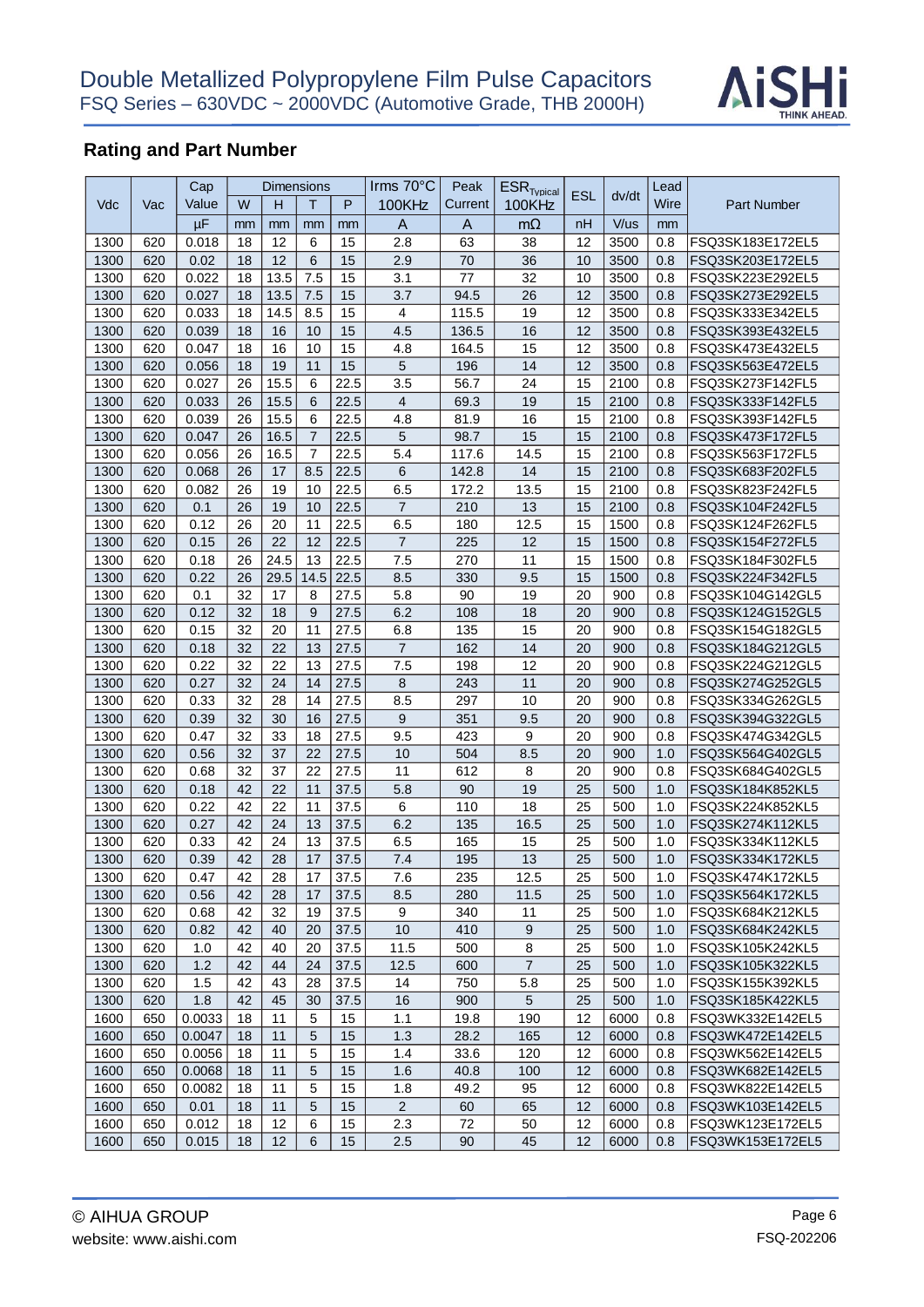

|      |     | Cap    |    | Dimensions |                |      | Irms $70^{\circ}$ C     | Peak    | $ESR$ <sub>Tvpical</sub> |            |       | Lead |                  |
|------|-----|--------|----|------------|----------------|------|-------------------------|---------|--------------------------|------------|-------|------|------------------|
| Vdc  | Vac | Value  | W  | н          | т              | P    | 100KHz                  | Current | <b>100KHz</b>            | <b>ESL</b> | dv/dt | Wire | Part Number      |
|      |     | μF     | mm | mm         | mm             | mm   | A                       | A       | $m\Omega$                | nH         | V/us  | mm   |                  |
| 1600 | 650 | 0.018  | 18 | 13.5       | 7.5            | 15   | 3                       | 108     | 35                       | 12         | 6000  | 0.8  | FSQ3WK183E292EL5 |
| 1600 | 650 | 0.022  | 18 | 13.5       | 7.5            | 15   | 3.2                     | 132     | 30                       | 12         | 6000  | 0.8  | FSQ3WK223E292EL5 |
| 1600 | 650 | 0.027  | 18 | 14.5       | 8.5            | 15   | 3.8                     | 162     | 25                       | 12         | 6000  | 0.8  | FSQ3WK273E342EL5 |
| 1600 | 650 | 0.033  | 18 | 14.5       | 8.5            | 15   | $\overline{4}$          | 198     | 20                       | 12         | 6000  | 0.8  | FSQ3WK333E342EL5 |
| 1600 | 650 | 0.015  | 26 | 15.5       | 6              | 22.5 | 2.8                     | 45      | 40                       | 15         | 3000  | 0.8  | FSQ3WK153F142FL5 |
| 1600 | 650 | 0.022  | 26 | 15.5       | 6              | 22.5 | 3.5                     | 66      | 30                       | 15         | 3000  | 0.8  | FSQ3WK223F142FL5 |
| 1600 | 650 | 0.033  | 26 | 15.5       | 6              | 22.5 | $\overline{\mathbf{4}}$ | 99      | 20                       | 15         | 3000  | 0.8  | FSQ3WK333F142FL5 |
| 1600 | 650 | 0.039  | 26 | 16.5       | $\overline{7}$ | 22.5 | 4.8                     | 117     | 16                       | 15         | 3000  | 0.8  | FSQ3WK393F172FL5 |
| 1600 | 650 | 0.047  | 26 | 16.5       | 7              | 22.5 | 5.2                     | 141     | 15                       | 15         | 3000  | 0.8  | FSQ3WK473F172FL5 |
| 1600 | 650 | 0.056  | 26 | 17         | 8.5            | 22.5 | 5.4                     | 168     | 14                       | 15         | 3000  | 0.8  | FSQ3WK563F202FL5 |
| 1600 | 650 | 0.068  | 26 | 19         | 10             | 22.5 | 5.8                     | 204     | 13                       | 15         | 3000  | 0.8  | FSQ3WK683F242FL5 |
| 1600 | 650 | 0.082  | 26 | 19         | 10             | 22.5 | 6                       | 246     | 12                       | 15         | 3000  | 0.8  | FSQ3WK823F242FL5 |
| 1600 | 650 | 0.1    | 26 | 20         | 11             | 22.5 | 6.5                     | 300     | 11                       | 15         | 3000  | 0.8  | FSQ3WK104F262FL5 |
| 1600 | 650 | 0.039  | 32 | 17         | 8              | 27.5 | 3.8                     | 78      | 30                       | 20         | 2000  | 0.8  | FSQ3WK393G142GL5 |
| 1600 | 650 | 0.047  | 32 | 17         | 8              | 27.5 | $\overline{4}$          | 94      | 29                       | 20         | 2000  | 0.8  | FSQ3WK473G142GL5 |
| 1600 | 650 | 0.056  | 32 | 17         | 8              | 27.5 | 4.5                     | 112     | 28                       | 20         | 2000  | 0.8  | FSQ3WK563G142GL5 |
| 1600 | 650 | 0.068  | 32 | 18         | 9              | 27.5 | 5                       | 136     | 24                       | 20         | 2000  | 0.8  | FSQ3WK683G152GL5 |
| 1600 | 650 | 0.082  | 32 | 20         | 11             | 27.5 | 5.5                     | 164     | 20                       | 20         | 2000  | 0.8  | FSQ3WK823G182GL5 |
| 1600 | 650 | 0.1    | 32 | 22         | 13             | 27.5 | 6                       | 200     | 18                       | 20         | 2000  | 0.8  | FSQ3WK104G212GL5 |
| 1600 | 650 | 0.12   | 32 | 22         | 13             | 27.5 | 6.5                     | 240     | 16                       | 20         | 2000  | 0.8  | FSQ3WK124G212GL5 |
| 1600 | 650 | 0.15   | 32 | 24.5       | 13             | 27.5 | $\overline{7}$          | 300     | 14                       | 20         | 2000  | 0.8  | FSQ3WK154G222GL5 |
| 1600 | 650 | 0.18   | 32 | 28         | 14             | 27.5 | 7.5                     | 360     | 12                       | 20         | 2000  | 0.8  | FSQ3WK184G262GL5 |
| 1600 | 650 | 0.22   | 32 | 33         | 18             | 27.5 | 8.5                     | 440     | 10                       | 20         | 2000  | 0.8  | FSQ3WK224G342GL5 |
| 1600 | 650 | 0.27   | 32 | 33         | 18             | 27.5 | 9                       | 540     | 9.5                      | 20         | 2000  | 0.8  | FSQ3WK274G342GL5 |
| 1600 | 650 | 0.33   | 32 | 33         | 18             | 27.5 | 10                      | 660     | 8                        | 20         | 2000  | 0.8  | FSQ3WK334G342GL5 |
| 1600 | 650 | 0.39   | 32 | 37         | 22             | 27.5 | 11                      | 780     | $\overline{7}$           | 20         | 2000  | 0.8  | FSQ3WK394G402GL5 |
| 1600 | 650 | 0.47   | 32 | 37         | 22             | 27.5 | 12                      | 940     | 6                        | 20         | 2000  | 0.8  | FSQ3WK474G402GL5 |
| 1600 | 650 | 0.082  | 42 | 22         | 11             | 37.5 | 4.8                     | 98.4    | 28                       | 25         | 1200  | 1.0  | FSQ3WK823K852KL5 |
| 1600 | 650 | 0.1    | 42 | 22         | 11             | 37.5 | 5                       | 120     | 24                       | 25         | 1200  | 1.0  | FSQ3WK104K852KL5 |
| 1600 | 650 | 0.12   | 42 | 22         | 11             | 37.5 | 5.5                     | 144     | 22                       | 25         | 1200  | 1.0  | FSQ3WK124K852KL5 |
| 1600 | 650 | 0.15   | 42 | 22         | 11             | 37.5 | 5.8                     | 180     | 20                       | 25         | 1200  | 1.0  | FSQ3WK154K852KL5 |
| 1600 | 650 | 0.18   | 42 | 24         | 13             | 37.5 | 6                       | 216     | 18                       | 25         | 1200  | 1.0  | FSQ3WK184K112KL5 |
| 1600 | 650 | 0.22   | 42 | 24         | 13             | 37.5 | 6.2                     | 264     | 17                       | 25         | 1200  | 1.0  | FSQ3WK224K112KL5 |
| 1600 | 650 | 0.27   | 42 | 24         | 13             | 37.5 | 6.5                     | 324     | 15                       | 25         | 1200  | 1.0  | FSQ3WK274K112KL5 |
| 1600 | 650 | 0.33   | 42 | 28.5       | 16             | 37.5 | 6.8                     | 396     | 14                       | 25         | 1200  | 1.0  | FSQ3WK334K862KL5 |
| 1600 | 650 | 0.39   | 42 | 28.5       | 16             | 37.5 | 7.5                     | 468     | 12.5                     | 25         | 1200  | 1.0  | FSQ3WK394K862KL5 |
| 1600 | 650 | 0.47   | 42 | 32         | 19             | 37.5 | 8                       | 564     | 12                       | 25         | 1200  | 1.0  | FSQ3WK474K212KL5 |
| 1600 | 650 | 0.56   | 42 | 40         | 20             | 37.5 | $9\,$                   | 672     | 11                       | 25         | 1200  | 1.0  | FSQ3WK564K242KL5 |
| 1600 | 650 | 0.68   | 42 | 40         | 20             | 37.5 | 9.5                     | 816     | 10.5                     | 25         | 1200  | 1.0  | FSQ3WK684K242KL5 |
| 1600 | 650 | 0.82   | 42 | 44         | 24             | 37.5 | 10.5                    | 984     | 9                        | 25         | 1200  | 1.0  | FSQ3WK824K322KL5 |
| 1600 | 650 | 1      | 42 | 44         | 24             | 37.5 | 12                      | 1200    | 7.5                      | 25         | 1200  | 1.0  | FSQ3WK105K322KL5 |
| 1600 | 650 | $1.2$  | 42 | 45         | 30             | 37.5 | 14                      | 1440    | 6                        | 25         | 1200  | 1.0  | FSQ3WK125K422KL5 |
| 2000 | 700 | 0.001  | 18 | 11         | 5              | 15   | 0.5                     | 9.5     | 630                      | 12         | 9500  | 0.8  | FSQ3DK102E142EL5 |
| 2000 | 700 | 0.0012 | 18 | 11         | 5              | 15   | 0.6                     | 11.4    | 500                      | 12         | 9500  | 0.8  | FSQ3DK122E142EL5 |
| 2000 | 700 | 0.0015 | 18 | 11         | 5              | 15   | 0.7                     | 14.25   | 420                      | 12         | 9500  | 0.8  | FSQ3DK152E142EL5 |
| 2000 | 700 | 0.0018 | 18 | 11         | 5              | 15   | 0.8                     | 17.1    | 350                      | 12         | 9500  | 0.8  | FSQ3DK182E142EL5 |
| 2000 | 700 | 0.0022 | 18 | 11         | 5              | 15   | 0.9                     | 20.9    | 300                      | 12         | 9500  | 0.8  | FSQ3DK222E142EL5 |
| 2000 | 700 | 0.0027 | 18 | 11         | 5              | 15   | $\mathbf{1}$            | 25.65   | 240                      | 12         | 9500  | 0.8  | FSQ3DK272E142EL5 |
| 2000 | 700 | 0.0033 | 18 | 11         | 5              | 15   | 1.2                     | 31.35   | 190                      | 12         | 9500  | 0.8  | FSQ3DK332E142EL5 |
| 2000 | 700 | 0.0039 | 18 | 11         | 5              | 15   | 1.3                     | 37.05   | 165                      | 12         | 9500  | 0.8  | FSQ3DK392E142EL5 |
| 2000 | 700 | 0.0047 | 18 | 11         | 5              | 15   | 1.4                     | 44.65   | 135                      | 12         | 9500  | 0.8  | FSQ3DK472E142EL5 |
| 2000 | 700 | 0.0056 | 18 | 12         | 6              | 15   | 1.6                     | 53.2    | 110                      | 12         | 9500  | 0.8  | FSQ3DK562E172EL5 |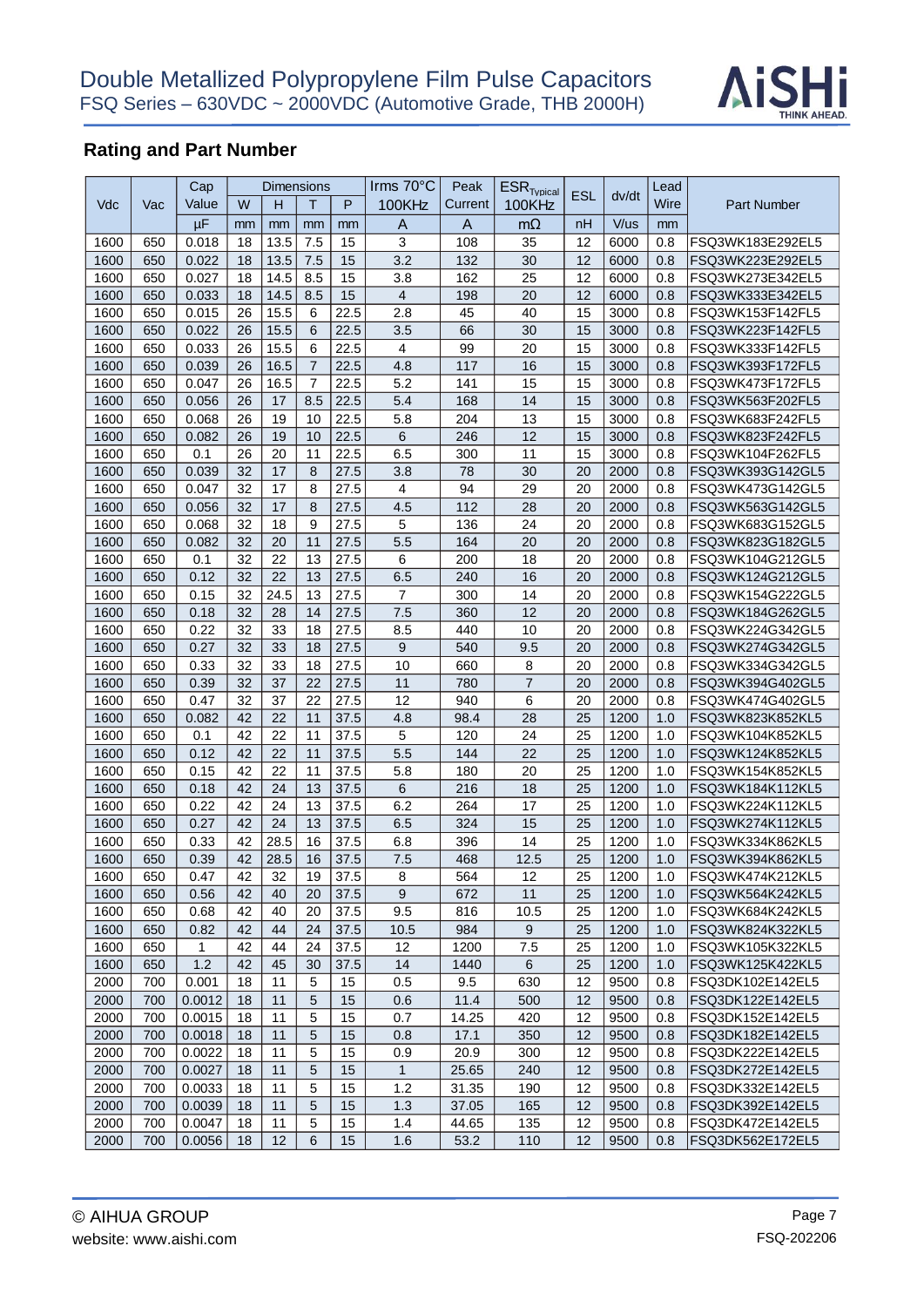

|      |     | Cap    |    | <b>Dimensions</b> |                |      | Irms $70^{\circ}$ C     | Peak    | $ESR$ <sub>Tvpical</sub> |            |       | Lead |                    |
|------|-----|--------|----|-------------------|----------------|------|-------------------------|---------|--------------------------|------------|-------|------|--------------------|
| Vdc  | Vac | Value  | W  | н                 | т              | P    | 100KHz                  | Current | 100KHz                   | <b>ESL</b> | dv/dt | Wire | <b>Part Number</b> |
|      |     | μF     | mm | mm                | mm             | mm   | A                       | A       | $m\Omega$                | nH         | V/us  | mm   |                    |
| 2000 | 700 | 0.0068 | 18 | 12                | 6              | 15   | 1.8                     | 64.6    | 95                       | 12         | 9500  | 0.8  | FSQ3DK682E172EL5   |
| 2000 | 700 | 0.0082 | 18 | 12                | 6              | 15   | $\overline{2}$          | 77.9    | 80                       | 12         | 9500  | 0.8  | FSQ3DK822E172EL5   |
| 2000 | 700 | 0.01   | 18 | 13.5              | 7.5            | 15   | 2.5                     | 95      | 65                       | 12         | 9500  | 0.8  | FSQ3DK103E292EL5   |
| 2000 | 700 | 0.012  | 18 | 14.5              | 8.5            | 15   | 2.8                     | 114     | 50                       | 12         | 9500  | 0.8  | FSQ3DK123E342EL5   |
| 2000 | 700 | 0.015  | 18 | 14.5              | 8.5            | 15   | $\mathbf{3}$            | 142.5   | 45                       | 12         | 9500  | 0.8  | FSQ3DK153E342EL5   |
| 2000 | 700 | 0.018  | 18 | 16                | 10             | 15   | 3.8                     | 171     | 35                       | 12         | 9500  | 0.8  | FSQ3DK183E432EL5   |
| 2000 | 700 | 0.001  | 26 | 15.5              | 6              | 22.5 | 0.6                     | 4.5     | 550                      | 15         | 4500  | 0.8  | FSQ3DK102F142FL5   |
| 2000 | 700 | 0.0012 | 26 | 15.5              | 6              | 22.5 | 0.7                     | 5.4     | 450                      | 15         | 4500  | 0.8  | FSQ3DK122F142FL5   |
| 2000 | 700 | 0.0015 | 26 | 15.5              | 6              | 22.5 | 0.8                     | 6.75    | 360                      | 15         | 4500  | 0.8  | FSQ3DK152F142FL5   |
| 2000 | 700 | 0.0018 | 26 | 15.5              | 6              | 22.5 | 0.9                     | 8.1     | 300                      | 15         | 4500  | 0.8  | FSQ3DK182F142FL5   |
| 2000 | 700 | 0.0022 | 26 | 15.5              | 6              | 22.5 | 1                       | 9.9     | 250                      | 15         | 4500  | 0.8  | FSQ3DK222F142FL5   |
| 2000 | 700 | 0.0027 | 26 | 15.5              | 6              | 22.5 | 1.2                     | 12.15   | 230                      | 15         | 4500  | 0.8  | FSQ3DK272F142FL5   |
| 2000 | 700 | 0.0033 | 26 | 15.5              | 6              | 22.5 | 1.2                     | 14.85   | 200                      | 15         | 4500  | 0.8  | FSQ3DK332F142FL5   |
| 2000 | 700 | 0.0039 | 26 | 15.5              | 6              | 22.5 | 1.4                     | 17.55   | 180                      | 15         | 4500  | 0.8  | FSQ3DK392F142FL5   |
| 2000 | 700 | 0.0047 | 26 | 15.5              | 6              | 22.5 | 1.6                     | 21.15   | 140                      | 15         | 4500  | 0.8  | FSQ3DK472F142FL5   |
| 2000 | 700 | 0.0056 | 26 | 15.5              | 6              | 22.5 | 1.8                     | 25.2    | 120                      | 15         | 4500  | 0.8  | FSQ3DK562F142FL5   |
| 2000 | 700 | 0.0068 | 26 | 15.5              | 6              | 22.5 | $\overline{2}$          | 30.6    | 95                       | 15         | 4500  | 0.8  | FSQ3DK682F142FL5   |
| 2000 | 700 | 0.0082 | 26 | 15.5              | 6              | 22.5 | 2.2                     | 36.9    | 75                       | 15         | 4500  | 0.8  | FSQ3DK822F142FL5   |
| 2000 | 700 | 0.01   | 26 | 15.5              | 6              | 22.5 | 2.3                     | 45      | 65                       | 15         | 4500  | 0.8  | FSQ3DK103F142FL5   |
| 2000 | 700 | 0.012  | 26 | 15.5              | 6              | 22.5 | 2.5                     | 54      | 60                       | 15         | 4500  | 0.8  | FSQ3DK123F142FL5   |
| 2000 | 700 | 0.015  | 26 | 15.5              | 6              | 22.5 | 2.8                     | 67.5    | 45                       | 15         | 4500  | 0.8  | FSQ3DK153F142FL5   |
| 2000 | 700 | 0.018  | 26 | 15.5              | 6              | 22.5 | 3.2                     | 81      | 35                       | 15         | 4500  | 0.8  | FSQ3DK183F142FL5   |
| 2000 | 700 | 0.022  | 26 | 16.5              | 7              | 22.5 | $\overline{\mathbf{4}}$ | 99      | 26                       | 15         | 4500  | 0.8  | FSQ3DK223F172FL5   |
| 2000 | 700 | 0.027  | 26 | 16.5              | $\overline{7}$ | 22.5 | 4.5                     | 121.5   | 20                       | 15         | 4500  | 0.8  | FSQ3DK273F172FL5   |
| 2000 | 700 | 0.033  | 26 | 17                | 8.5            | 22.5 | 5.2                     | 148.5   | 18                       | 15         | 4500  | 0.8  | FSQ3DK333F202FL5   |
| 2000 | 700 | 0.039  | 26 | 19                | 10             | 22.5 | 5.8                     | 175.5   | 15                       | 15         | 4500  | 0.8  | FSQ3DK393F242FL5   |
| 2000 | 700 | 0.047  | 26 | 19                | 10             | 22.5 | 6                       | 211.5   | 13                       | 15         | 4500  | 0.8  | FSQ3DK473F242FL5   |
| 2000 | 700 | 0.056  | 26 | 20                | 11             | 22.5 | 6.5                     | 252     | 12                       | 15         | 4500  | 0.8  | FSQ3DK563F262FL5   |
| 2000 | 700 | 0.022  | 32 | 17                | 8              | 27.5 | 3                       | 55      | 45                       | 20         | 2500  | 0.8  | FSQ3DK223G142GL5   |
| 2000 | 700 | 0.027  | 32 | 17                | 8              | 27.5 | 3.5                     | 67.5    | 40                       | 20         | 2500  | 0.8  | FSQ3DK273G142GL5   |
| 2000 | 700 | 0.033  | 32 | 18                | 9              | 27.5 | $\overline{4}$          | 82.5    | 35                       | 20         | 2500  | 0.8  | FSQ3DK333G152GL5   |
| 2000 | 700 | 0.039  | 32 | 20                | 11             | 27.5 | 4.5                     | 97.5    | 28                       | 20         | 2500  | 0.8  | FSQ3DK393G182GL5   |
| 2000 | 700 | 0.047  | 32 | 20                | 11             | 27.5 | 4.8                     | 117.5   | 25                       | 20         | 2500  | 0.8  | FSQ3DK473G182GL5   |
| 2000 | 700 | 0.056  | 32 | 22                | 13             | 27.5 | 5                       | 140     | 24                       | 20         | 2500  | 0.8  | FSQ3DK563G212GL5   |
| 2000 | 700 | 0.068  | 32 | 22                | 13             | 27.5 | 5.5                     | 170     | 22                       | 20         | 2500  | 0.8  | FSQ3DK683G212GL5   |
| 2000 | 700 | 0.082  | 32 | 24.5              | 13             | 27.5 | 6                       | 205     | 20                       | 20         | 2500  | 0.8  | FSQ3DK823G222GL5   |
| 2000 | 700 | 0.1    | 32 | 28                | 14             | 27.5 | 6.5                     | 250     | 18                       | 20         | 2500  | 0.8  | FSQ3DK104G262GL5   |
| 2000 | 700 | 0.12   | 32 | 33                | 18             | 27.5 | $\overline{7}$          | 300     | 16                       | 20         | 2500  | 0.8  | FSQ3DK124G342GL5   |
| 2000 | 700 | 0.15   | 32 | 33                | 18             | 27.5 | 7.5                     | 375     | 14                       | 20         | 2500  | 0.8  | FSQ3DK154G342GL5   |
| 2000 | 700 | 0.18   | 32 | 37                | 22             | 27.5 | $\bf 8$                 | 450     | 12                       | 20         | 2500  | 0.8  | FSQ3DK184G402GL5   |
| 2000 | 700 | 0.22   | 32 | 37                | 22             | 27.5 | 8.5                     | 550     | 10                       | 20         | 2500  | 0.8  | FSQ3DK224G402GL5   |
| 2000 | 700 | 0.033  | 42 | 22                | 11             | 37.5 | $\overline{4}$          | 49.5    | 35                       | 25         | 1500  | 1.0  | FSQ3DK333K852KL5   |
| 2000 | 700 | 0.039  | 42 | 22                | 11             | 37.5 | 4.5                     | 58.5    | 28                       | 25         | 1500  | 1.0  | FSQ3DK393K852KL5   |
| 2000 | 700 | 0.047  | 42 | 22                | 11             | 37.5 | 4.8                     | 70.5    | 26                       | 25         | 1500  | 1.0  | FSQ3DK473K852KL5   |
| 2000 | 700 | 0.056  | 42 | 22                | 11             | 37.5 | 5                       | 84      | 24                       | 25         | 1500  | 1.0  | FSQ3DK563K852KL5   |
| 2000 | 700 | 0.068  | 42 | 22                | 11             | 37.5 | 5.4                     | 102     | 23                       | 25         | 1500  | 1.0  | FSQ3DK683K852KL5   |
| 2000 | 700 | 0.082  | 42 | 22                | 11             | 37.5 | 5.8                     | 123     | 22                       | 25         | 1500  | 1.0  | FSQ3DK823K852KL5   |
| 2000 | 700 | 0.1    | 42 | 24                | 13             | 37.5 | 6.5                     | 150     | 18                       | 25         | 1500  | 1.0  | FSQ3DK104K112KL5   |
| 2000 | 700 | 0.12   | 42 | 24                | 13             | 37.5 | $\overline{7}$          | 180     | 16                       | 25         | 1500  | 1.0  | FSQ3DK124K112KL5   |
| 2000 | 700 | 0.15   | 42 | 28.5              | 16             | 37.5 | 7.5                     | 225     | 15                       | 25         | 1500  | 1.0  | FSQ3DK154K862KL5   |
| 2000 | 700 | 0.18   | 42 | 28.5              | 16             | 37.5 | 8                       | 270     | 14                       | 25         | 1500  | 1.0  | FSQ3DK184K862KL5   |
| 2000 | 700 | 0.22   | 42 | 32                | 19             | 37.5 | 8.5                     | 330     | 12                       | 25         | 1500  | 1.0  | FSQ3DK224K212KL5   |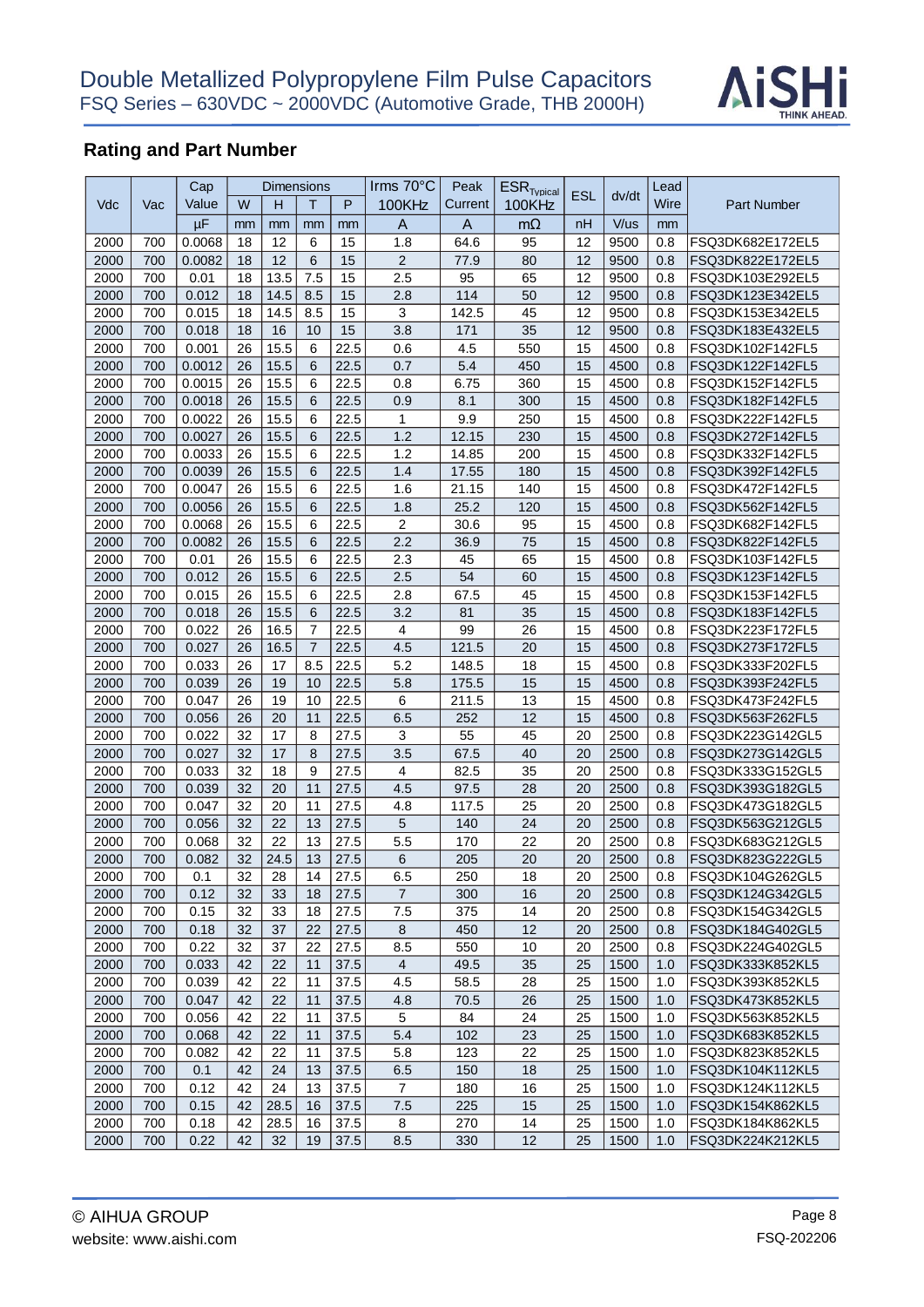

|      |     | Cap     | Dimensions |    |    | Irms $70^{\circ}$ C | Peak         | $ESR$ <sub>Tvpical</sub> |           |            | Lead  |                  |                    |
|------|-----|---------|------------|----|----|---------------------|--------------|--------------------------|-----------|------------|-------|------------------|--------------------|
| Vdc  | Vac | Value   | W          | н  |    | Þ                   | 100KHz       | Current                  | 100KHz    | <b>ESL</b> | dv/dt | Wire             | <b>Part Number</b> |
|      |     | $\mu$ F | mm         | mm | mm | mm                  | $\mathsf{A}$ | A                        | $m\Omega$ | nH         | V/us  | mm               |                    |
| 2000 | 700 | 0.27    | 42         | 40 | 20 | 37.5                | 9            | 405                      | 11        | 25         | 1500  | $\overline{0}$ . | lFSQ3DK274K242KL5  |
| 2000 | 700 | 0.33    | 42         | 40 | 20 | 37.5                | 9.5          | 495                      | 10.5      | 25         | 1500  | 1.0              | FSQ3DK334K242KL5   |
| 2000 | 700 | 0.39    | 42         | 44 | 24 | 37.5                | 10           | 585                      | 9.5       | 25         | 1500  | 1.0              | FSQ3DK394K322KL5   |
| 2000 | 700 | 0.47    | 42         | 44 | 24 | 37.5                | 10.5         | 705                      | 9         | 25         | 1500  | 1.0              | FSQ3DK474K322KL5   |
| 2000 | 700 | 0.56    | 42         | 45 | 30 | 37.5                | 12           | 840                      | 7.5       | 25         | 1500  | 1.0              | IFSQ3DK564K422KL5  |
| 2000 | 700 | 0.68    | 42         | 45 | 30 | 37.5                | 14           | 1020                     | 6         | 25         | 1500  | 1.0              | FSQ3DK684K422KL5   |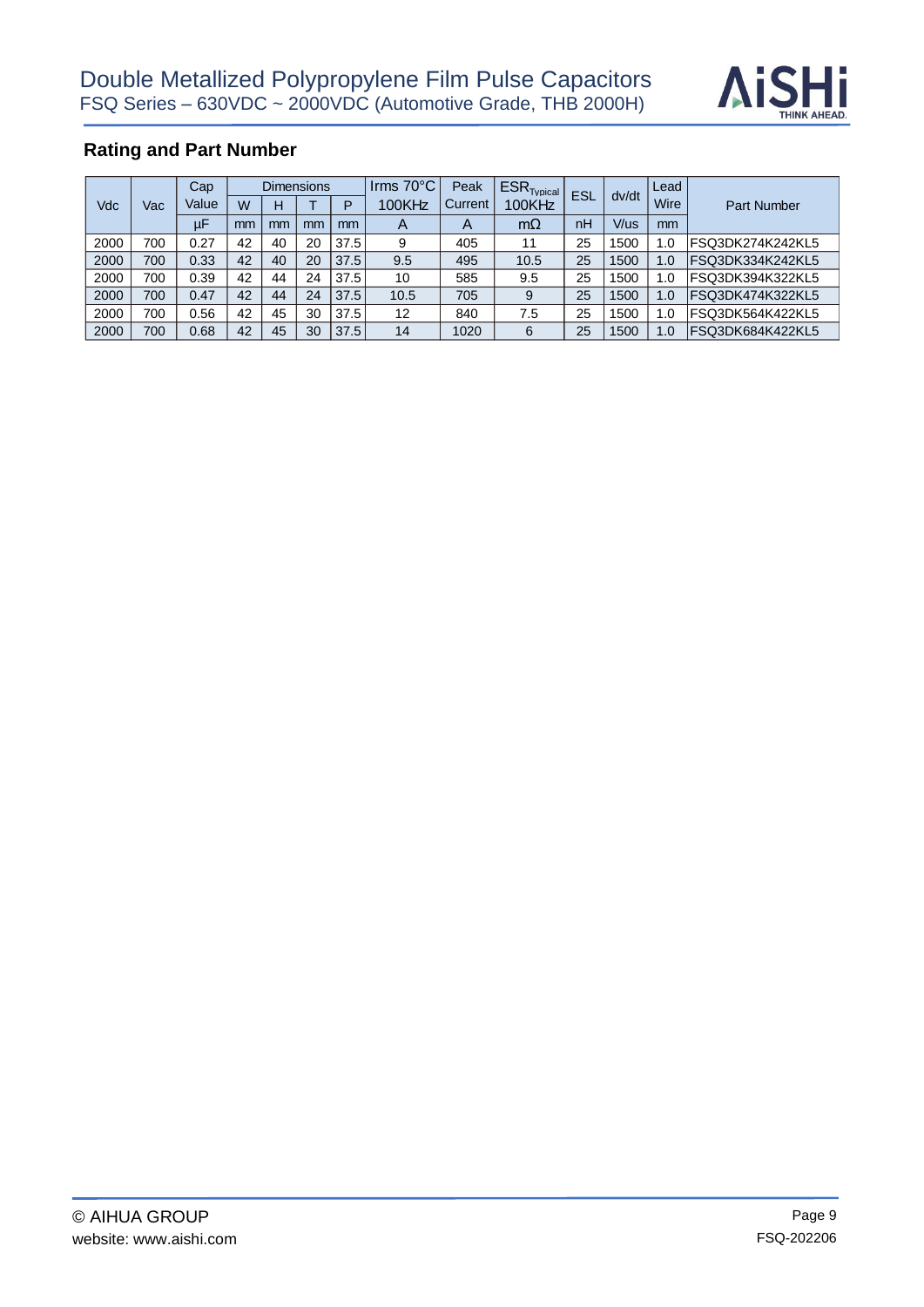

# **General Technical Data**

| Applications                                | High voltage, high frequency and pulse circuit / IGBT Modules<br>Protection                                                                                                                                                                     |  |  |  |
|---------------------------------------------|-------------------------------------------------------------------------------------------------------------------------------------------------------------------------------------------------------------------------------------------------|--|--|--|
| <b>Dielectric</b>                           | Double Metallized Polypropylene Film                                                                                                                                                                                                            |  |  |  |
| <b>Reference Standard</b>                   | IEC 61071, EN 61071, AEC-Q200D                                                                                                                                                                                                                  |  |  |  |
| <b>Climatic Category</b>                    | 55/105/56 IEC 60068-1                                                                                                                                                                                                                           |  |  |  |
| <b>Operating Temperature Range</b>          | $-55^{\circ}$ C ~ +105 $^{\circ}$ C<br>(85°C ~105°C, decreasing factor 1.25% per °C for Rated Voltage)                                                                                                                                          |  |  |  |
| Protection                                  | Solvent resistant plastic case UL94 V-0<br>Thermosetting resin sealing UL 94 V-0 compliant                                                                                                                                                      |  |  |  |
| Installation                                | Any position                                                                                                                                                                                                                                    |  |  |  |
| Packaging                                   | Packed in cardboard boxes with protection for the terminals                                                                                                                                                                                     |  |  |  |
| <b>Storage Conditions</b>                   | Storage time: ≤24 months from the date marked on the label package<br>Average relative humidity per year ≤70%<br>RH≤85% for 30 days randomly distributed throughout the year<br>Dew is absent<br>Temperature: $-40^{\circ}$ C ~ $+85^{\circ}$ C |  |  |  |
| Storage Life                                | Product that passed less than 2 years from production, No need<br>reconfirmation                                                                                                                                                                |  |  |  |
| RoHS Compliance                             | Compliant with the restricted substance requirement of Directive<br>2011/65/EU                                                                                                                                                                  |  |  |  |
| Application note and limiting<br>conditions | These capacitors are designed only for DC voltage so should not be<br>used for AC line.<br>The continuous peak voltage shall not exceed the rated DC voltage<br>rating                                                                          |  |  |  |

#### **Construction**

| <b>Metallized Film</b>      | OPP & AI (Single Side Metallized and Double Sided Metallized) |  |  |  |
|-----------------------------|---------------------------------------------------------------|--|--|--|
| <b>Metal Sprayed</b>        | Sn/Zn Alloy                                                   |  |  |  |
| <b>Connection Electrode</b> | <b>Tin-plated Copper Wire</b>                                 |  |  |  |
| Case                        | Plastic Case (UL94V-0)                                        |  |  |  |
| <b>Filling</b>              | Epoxy Resin (UL94V-0)                                         |  |  |  |
|                             | Internal Series Connection                                    |  |  |  |
| <b>Film Construction</b>    |                                                               |  |  |  |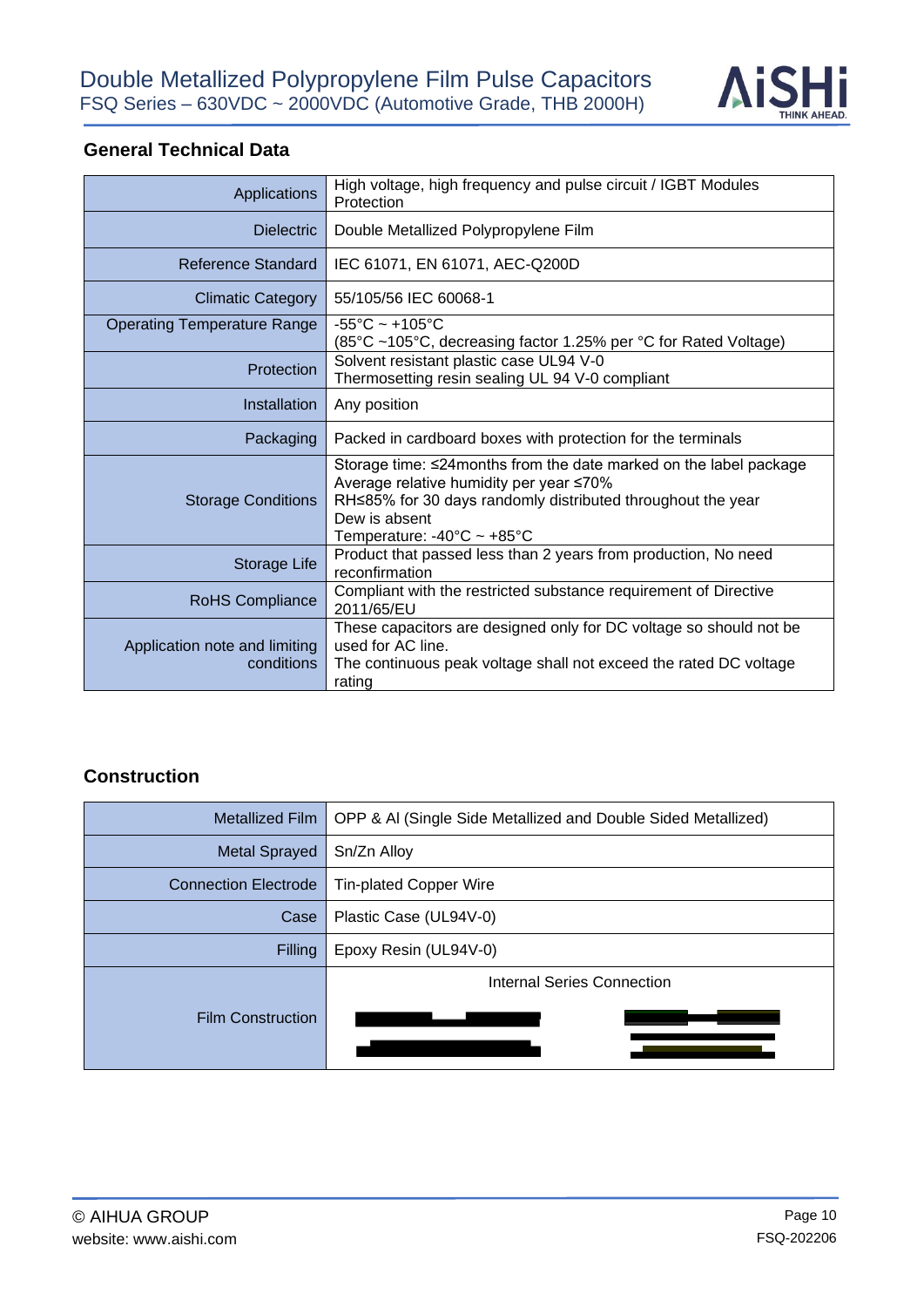

# **Electrical Characteristics**

| <b>Voltage Range</b>                                                                                                     | $630Vdc \sim 2000Vdc$                                                                                                                                                                                                                                                                                                   |  |  |  |
|--------------------------------------------------------------------------------------------------------------------------|-------------------------------------------------------------------------------------------------------------------------------------------------------------------------------------------------------------------------------------------------------------------------------------------------------------------------|--|--|--|
|                                                                                                                          |                                                                                                                                                                                                                                                                                                                         |  |  |  |
| Capacitance Range                                                                                                        | $0.001 \mu F \sim 4.7 \mu F$                                                                                                                                                                                                                                                                                            |  |  |  |
| <b>Capacitance Tolerance</b>                                                                                             | $\pm 5\%$ or $\pm 10\%$ at $+25\degree$ C                                                                                                                                                                                                                                                                               |  |  |  |
| Capacitance                                                                                                              | Measuring Frequency at 1kHZ<br>Measuring Voltage:1±0.2V                                                                                                                                                                                                                                                                 |  |  |  |
| <b>Standard Atmospheric</b><br><b>Conditions for Static Test</b>                                                         | <b>Ambient temperature</b><br>15°C to 35°C<br>(If there is any doubt on the results, the measurements shall be made<br>at $+20 + (-5)$ °C)<br><b>Relative humidity</b><br>45% to 75%<br>(If there is any doubt on the results, the measurements shall be made<br>at 60% to 70 %.)<br>Air pressure<br>86 kPa to 106 kPa. |  |  |  |
| Voltage Between Terminals UTT                                                                                            | 1.5 x VR VDC for 10 seconds (between terminations) @ +25°C ±5°C                                                                                                                                                                                                                                                         |  |  |  |
| Voltage Between Terminals and<br>Case U <sub>TC</sub>                                                                    | 3000VAC, 60s (at+20+/-2°C)                                                                                                                                                                                                                                                                                              |  |  |  |
| Dielectric Dissipation Factor Tgo                                                                                        | $\leq$ 2×10 <sup>-4</sup>                                                                                                                                                                                                                                                                                               |  |  |  |
| <b>Dissipation factor</b>                                                                                                | 0.0010 (0.1%) at 25°C, 1KHz                                                                                                                                                                                                                                                                                             |  |  |  |
| <b>Insulation Resistance</b>                                                                                             | R between leads, for C $\leq$ 0.33 µF at 100 V; 1 min > 100 000 M $\Omega$<br>RC between leads, for C > 0.33 $\mu$ F at 100 V; 1 min > 30 000 s                                                                                                                                                                         |  |  |  |
| Self-Inductance                                                                                                          | <1nH per mm of lead spacing                                                                                                                                                                                                                                                                                             |  |  |  |
| Hot-Spot                                                                                                                 | ≤85 $°C$                                                                                                                                                                                                                                                                                                                |  |  |  |
| <b>Life Expectancy</b>                                                                                                   | 100,000 hours (U <sub>R</sub> , Ohotspot=85°C)                                                                                                                                                                                                                                                                          |  |  |  |
| <b>Failure Rate</b>                                                                                                      | 100 Fit                                                                                                                                                                                                                                                                                                                 |  |  |  |
| Max. Altitude                                                                                                            | 2000 m                                                                                                                                                                                                                                                                                                                  |  |  |  |
| Overvoltage                                                                                                              | Maximum duration within one day                                                                                                                                                                                                                                                                                         |  |  |  |
| Apply 110% of rated voltage<br>Apply 115% of rated voltage<br>Apply 120% of rated voltage<br>Apply 130% of rated voltage | 30% of on-load duration<br>30 mins<br>5 mins<br>1 min                                                                                                                                                                                                                                                                   |  |  |  |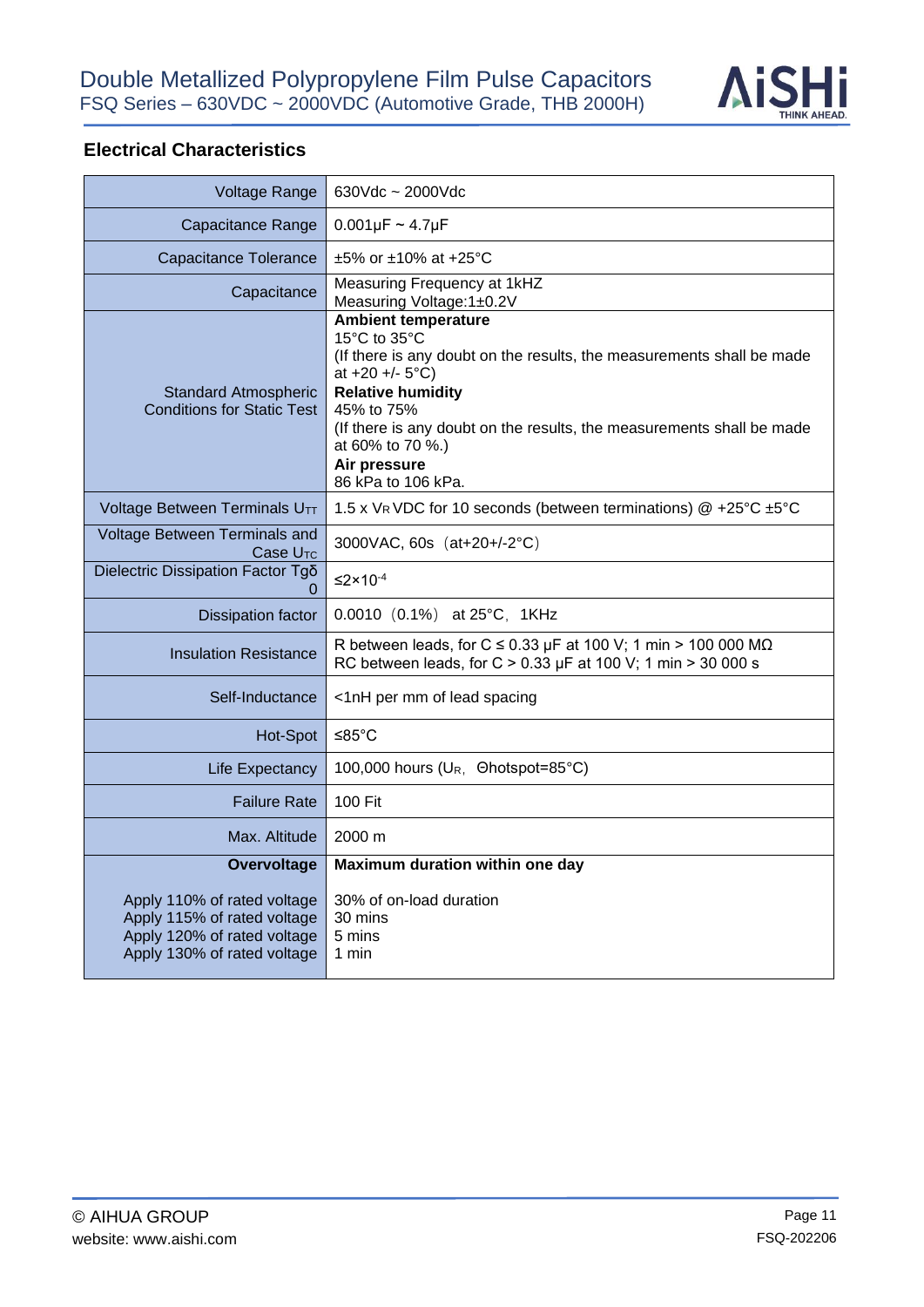

# **Biased Humidity Test**

|                              | <b>Test Condition 1:</b>                                               |
|------------------------------|------------------------------------------------------------------------|
|                              | Reference: MIL-STD-202 Method 103                                      |
|                              | Test Temperature: +60 +/-2°C                                           |
|                              | Test Humidity: 95% R.H.                                                |
|                              | Loading Voltage: rated voltage                                         |
|                              | Test Duration: 1000 +24/-0 hours                                       |
|                              | measurement at 24±4 hours after test conclusion                        |
|                              | <b>Performance:</b>                                                    |
|                              | Capacitance Change Rate (△C/C): ≤±5%                                   |
|                              | DF change ( $\triangle$ tgδ): ≤50*10 <sup>-4</sup> at 1 KHz.           |
|                              |                                                                        |
|                              | Insulation Resistance: ≥50% of initial limit                           |
| <b>High Temperature</b>      |                                                                        |
| <b>High Humidity Loading</b> | <b>Test Condition 2:</b>                                               |
|                              | Test Temperature: $+85 + (-2)$ °C                                      |
|                              | Test Humidity: 85% R.H.                                                |
|                              | Loading Voltage: rated voltage                                         |
|                              | Test Duration: 2000 +24/-0 hours                                       |
|                              | Performance:                                                           |
|                              | Capacitance Change Rate $(\triangle C/C)$ : $\leq \pm 10\%$            |
|                              | Maximum permissible increase of $tan \delta$ between initial and final |
|                              | measurement:                                                           |
|                              | $0.024$ for $C_N \leq 1 \mu F$                                         |
|                              | 0.015 for $C_N > 1 \mu F$                                              |
|                              | Insulation Resistance: ≥50% of initial limit                           |
|                              |                                                                        |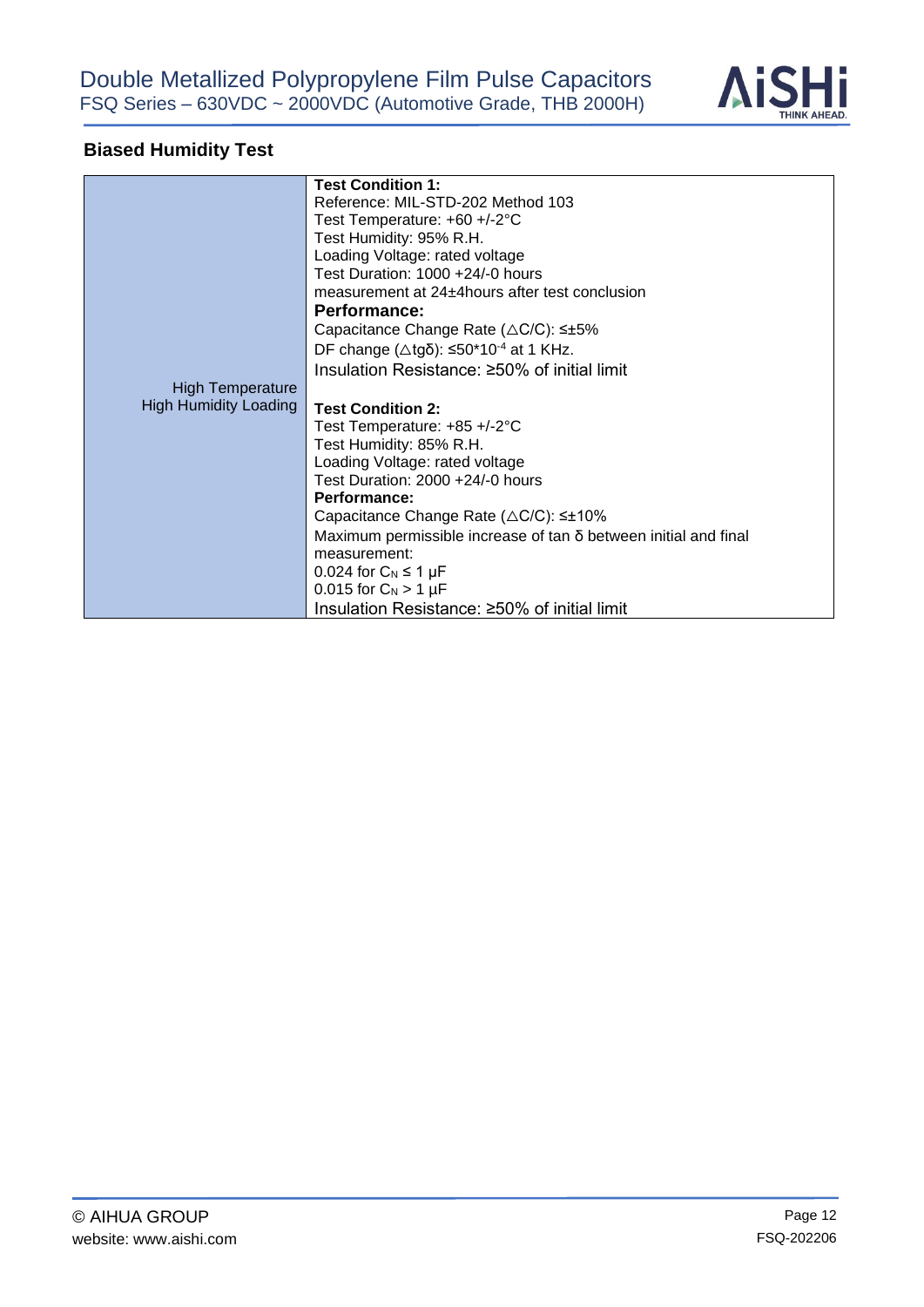

# **Expected Life Curve**



 **Working / Rated Voltage (Uw/Ur)** 

#### **Derating of Rated Voltage Vs Temperature**

(85°C ~105°C, decreasing factor 1.25% per °C for UNDC)

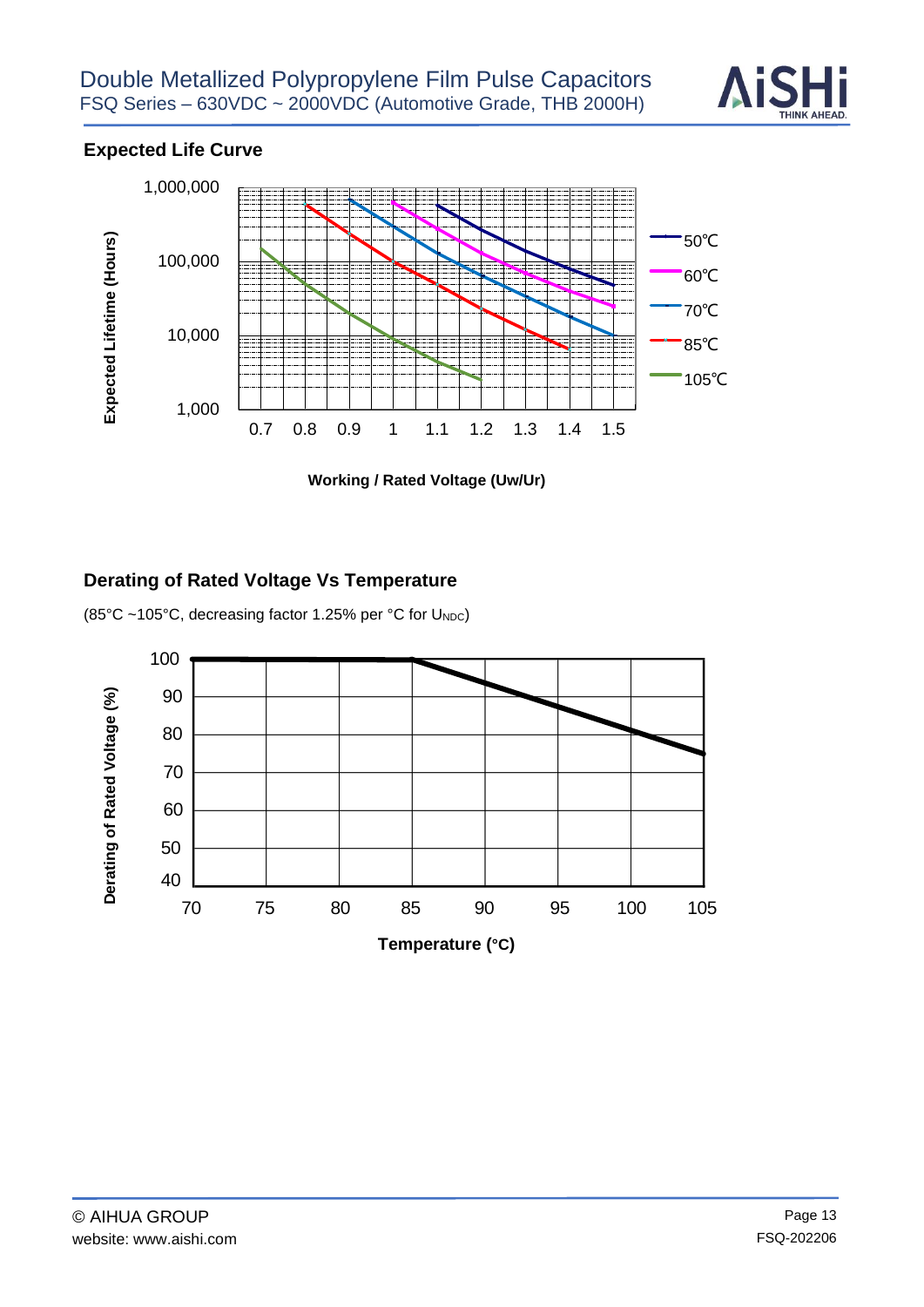

# **Wave Soldering Recommendations**



Ts: Capacitor body maximum temperature at wave soldering Tp: Capacitor body maximum temperature at pre-heating

| <b>Polypropylene Capacitors</b>    | <b>Polyester Capacitors</b>        |  |  |  |
|------------------------------------|------------------------------------|--|--|--|
| During pre-heating: Tp≤110°C       | During pre-heating: Tp≤130°C       |  |  |  |
| During soldering: Ts ≤120°C, ts≤60 | During soldering: Ts≤160°C, ts≤60s |  |  |  |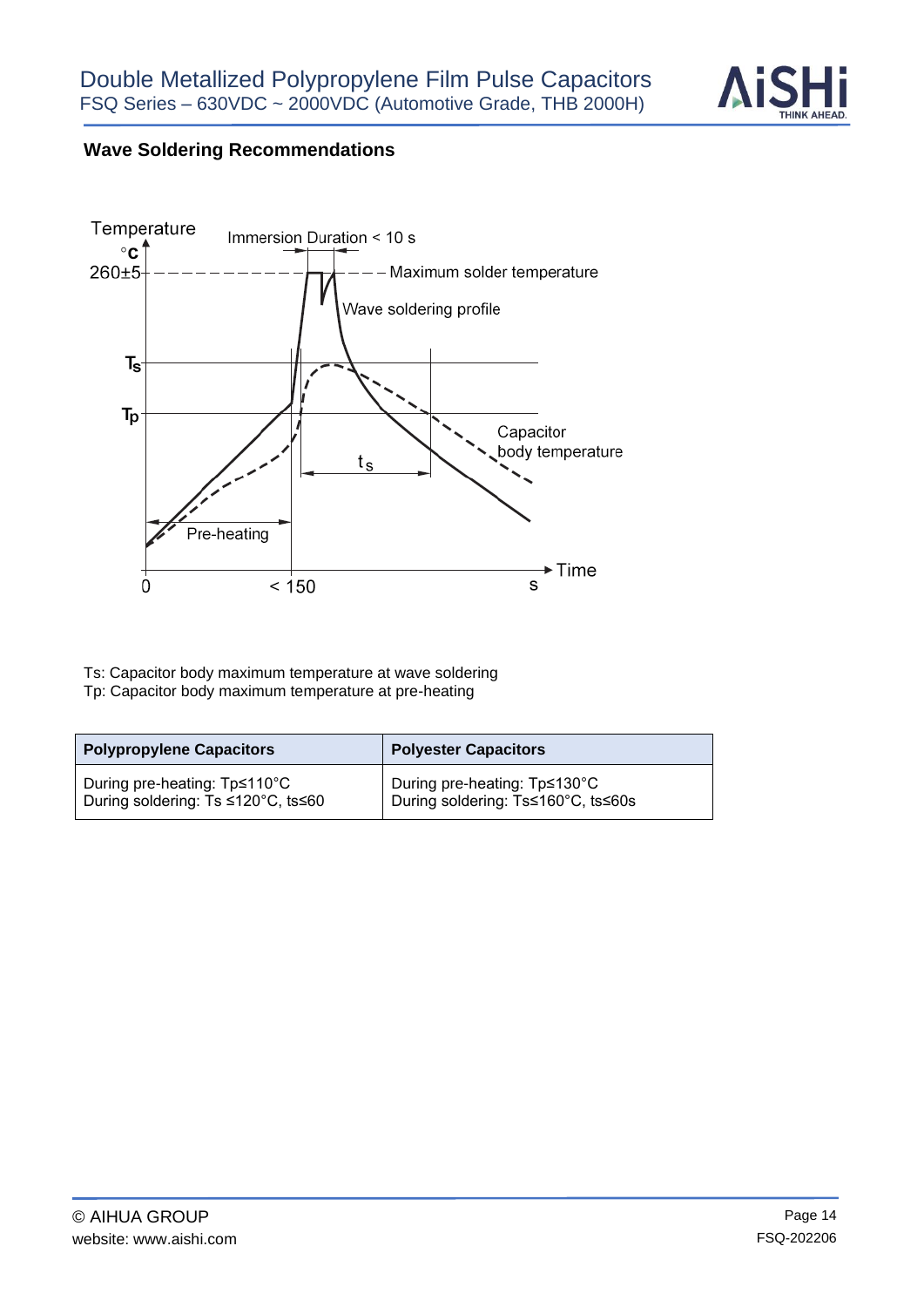

# **Packaging Information**

| <b>Inner Box Specifications (Dimensions)</b> |              |       |             |  |  |  |  |  |
|----------------------------------------------|--------------|-------|-------------|--|--|--|--|--|
| Box #                                        | $L \pm 3$ mm | W±3mm | $H \pm 3mm$ |  |  |  |  |  |
| #1                                           | 331          | 331   | 25          |  |  |  |  |  |
| #2                                           | 331          | 331   | 35          |  |  |  |  |  |
| #3                                           | 331          | 331   | 50          |  |  |  |  |  |
| # $4$                                        | 331          | 331   | 80          |  |  |  |  |  |
| #5                                           | 350          | 170   | 35          |  |  |  |  |  |
| #6                                           | 350          | 170   | 50          |  |  |  |  |  |
| #7                                           | 350          | 170   | 80          |  |  |  |  |  |

| <b>Outer Box Specifications (Dimensions)</b> |                                 |     |     |  |  |  |  |  |  |
|----------------------------------------------|---------------------------------|-----|-----|--|--|--|--|--|--|
| Box $#$                                      | W±5mm<br>$H \pm 5$ mm<br>L ±5mm |     |     |  |  |  |  |  |  |
| # 1                                          | 350                             | 340 | 265 |  |  |  |  |  |  |
| # 2                                          | 370                             | 360 | 35  |  |  |  |  |  |  |





#### Packaging Quantity

| <b>Pitch</b> | <b>Size</b>     |                 | <b>Dimension</b> |                | <b>Packaging Quantity</b> |                    |                  |
|--------------|-----------------|-----------------|------------------|----------------|---------------------------|--------------------|------------------|
|              | <b>Code</b>     | W               | н                | T.             | <b>Long Leads</b>         | <b>Short Leads</b> | <b>Ammo Pack</b> |
|              | E14             | 18              | 11               | 5              | 800                       | 1,054              | 680              |
|              | E <sub>17</sub> | 18              | 12               | 6              | 800                       | 867                | 560              |
| 15           | E29             | 18              | 13.5             | 7.5            | 800                       | 697                | 450              |
|              | E34             | 18              | 14.5             | 8.5            | 600                       | 612                | 390              |
|              | E43             | 18              | 16               | 10             | 600                       | 527                | 340              |
|              | E47             | 18              | 19               | 11             | 600                       | 476                | 300              |
|              | F14             | 26              | 15.5             | 6              | 612                       | 612                | 350              |
|              | F17             | 26              | 16.5             | $\overline{7}$ | 528                       | 528                | 300              |
|              | F <sub>20</sub> | 26              | 17               | 8.5            | 432                       | 432                | 250              |
| 22.5         | F24             | 26              | 19               | 10             | 372                       | 372                | 210              |
|              | F <sub>26</sub> | 26              | 20               | 11             | 336                       | 336                | 190              |
|              | F <sub>27</sub> | 26              | 22               | 12             | 300                       | 300                | 170              |
|              | F30             | 26              | 24.5             | 13             | 276                       | 276                | 160              |
|              | F34             | 26              | 29.5             | 14.5           | 252                       | 252                | 140              |
|              | G14             | 32              | 17               | 8              | 380                       | 380                |                  |
|              | G15             | $\overline{32}$ | 18               | $\overline{9}$ | 340                       | 340                |                  |
|              | G18             | 32              | 20               | 11             | 280                       | 280                |                  |
|              | G21             | 32              | 22               | 13             | 230                       | 230                |                  |
| 27.5         | G22             | 32              | 24.5             | 13             | 230                       | 230                |                  |
|              | G25             | 32              | 24               | 14             | 220                       | 220                |                  |
|              | G26             | 32              | 28               | 14             | 220                       | 220                |                  |
|              | G32             | 32              | 30               | 16             | 190                       | 190                |                  |
|              | G34             | 32              | 33               | 18             | 170                       | 170                |                  |
|              | G40             | 32              | 37               | 22             | 140                       | 140                |                  |
|              | K11             | 42              | 24               | 13             | 161                       | 161                |                  |
|              | K17             | 42              | 28               | 17             | 126                       | 126                |                  |
|              | K21             | 42              | 32               | 19             | 112                       | 112                |                  |
|              | K24             | 42              | 40               | 20             | 105                       | 105                |                  |
| 37.5         | K32             | 42              | 44               | 24             | 91                        | 91                 |                  |
|              | K39             | 42              | 43               | 28             | 77                        | 77                 |                  |
|              | K42             | 42              | 45               | 30             | 70                        | 70                 |                  |
|              | K47             | 42              | 50               | 35             | 63                        | 63                 |                  |
|              | K85             | 42              | 22               | 11             | 196                       | 196                |                  |
|              | K86             | 42              | 28.5             | 16             | 133                       | 133                |                  |